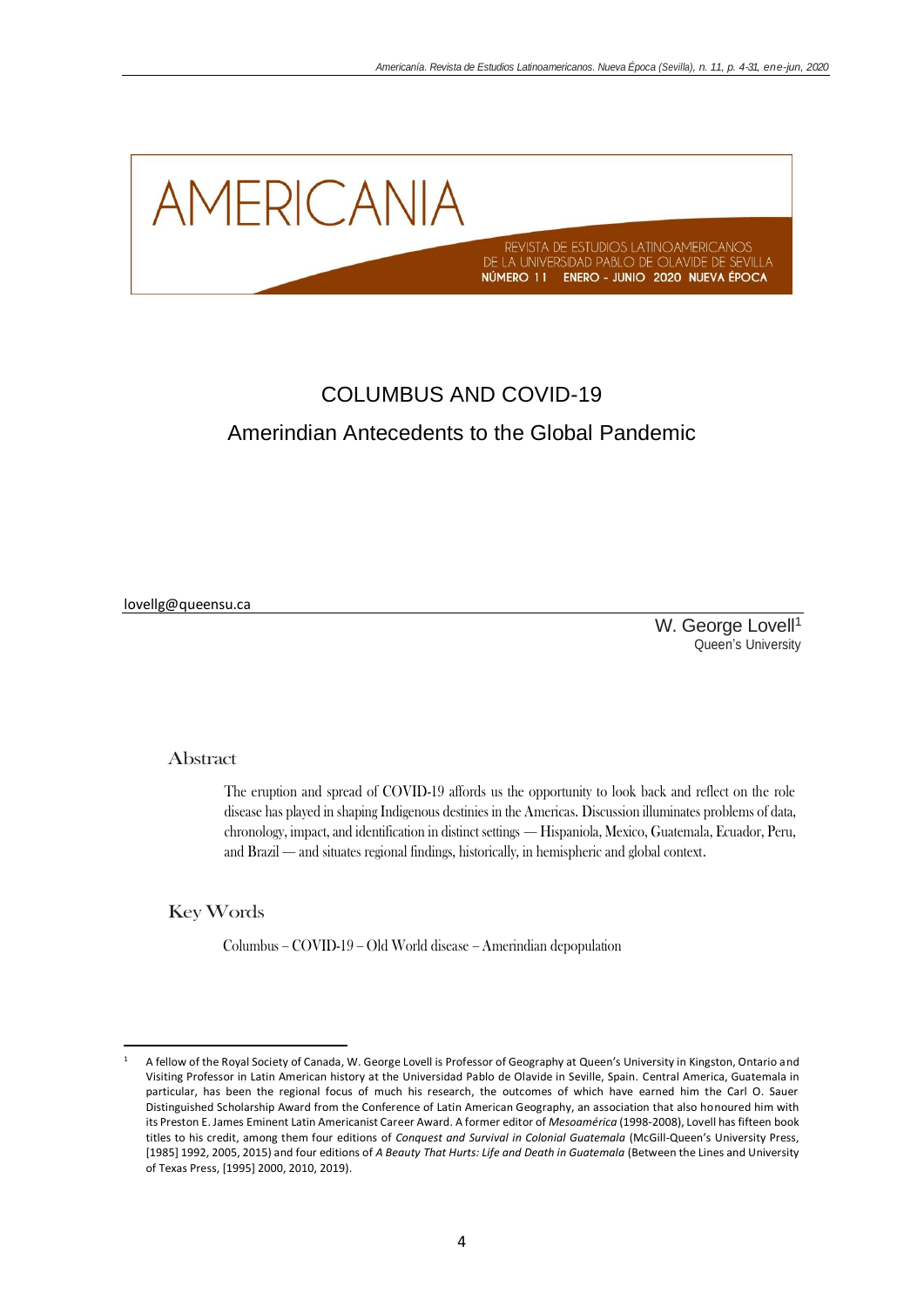

# COLÓN Y LA COVID-19 Antecedentes Amerindios de la Pandemia Global

lovellg@queensu.ca

W. George Lovell Queen's University

# Resumen

La erupción y difusión de la pandemia COVID-19 nos permite reflexionar sobre el papel de las enfermedades en la historia latinoamericana, sobre todo su impacto en las poblaciones amerindias después de la llegada de Colón y el inicio de la invasión europea. Nuestra discusión ilumina problemas con los datos pertinentes, su cronología y su identificación en distintos entornos: La Española, México, Guatemala, los Andes centrales del Ecuador y del Perú, y Brasil. Se sitúa la discusión, históricamente, en un contexto hemisférico y global.

Palabras Clave

Colón – COVID-19 – Enfermedades del Viejo Mundo – Despoblación amerindia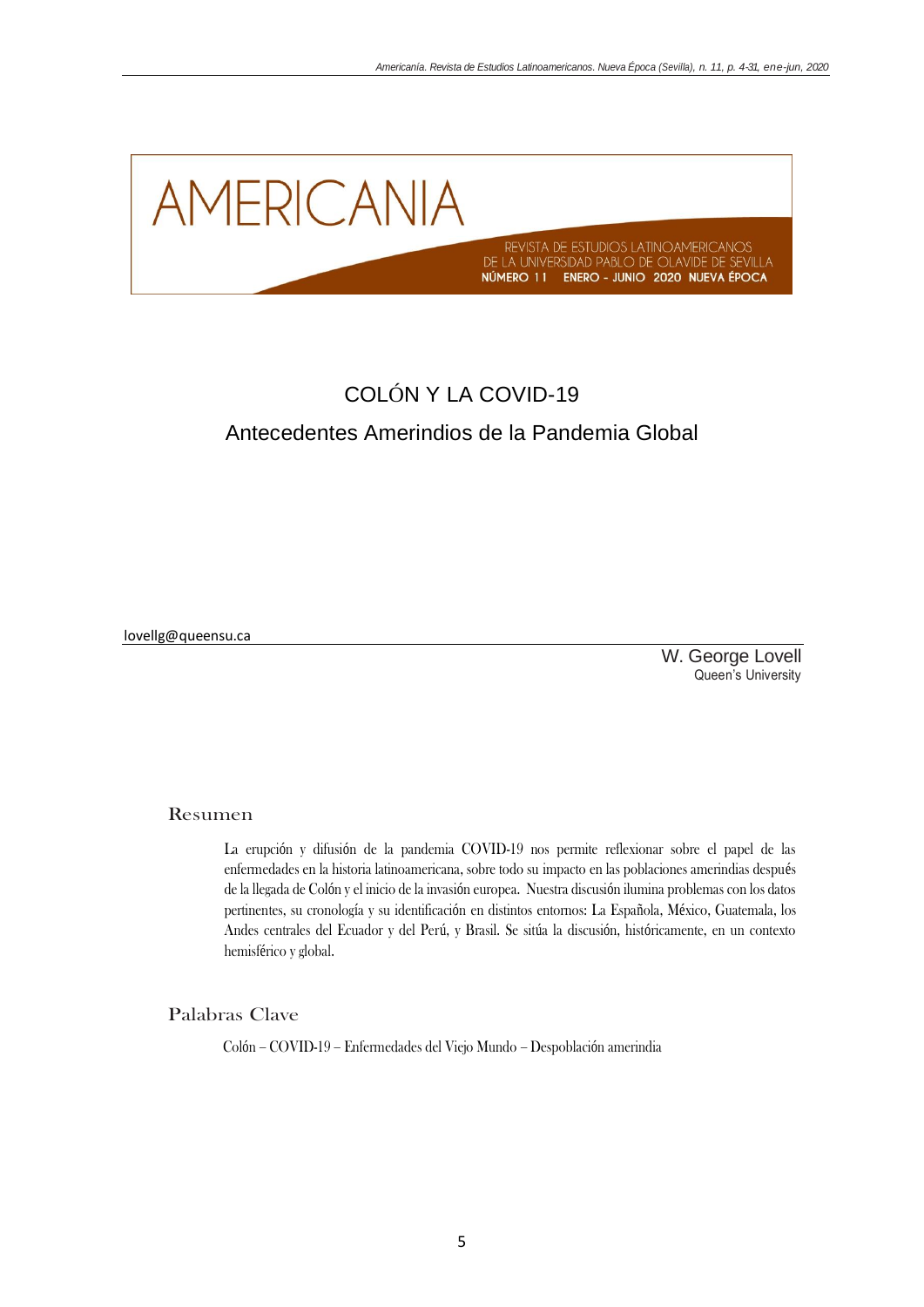# **Introduction**

The arrival of Columbus on American shores marked not only the beginning of globalization but possibly the greatest destruction of human lives in history. COVID-19 will not mark the end of globalization, though some of its present arrangements have been altered as governments close borders and impose restrictions on the free movement of people, goods, and services. What the rampage of the virus clearly signals is the need for a better understanding of the key role disease has played in shaping past events and predicaments. Epidemiologically, the unforeseen consequences of Columbus bringing together the Old World and the New resonate with an impact made palpably pertinent since the outbreak of COVID-19. What are the parallels, what are the similarities and differences, between a fifteenth-century intrusion and a twenty-first-century eruption?

In Latin America, the colonial experiences of Indigenous peoples allow us to reflect on the catastrophic effects of contagion on land and life. Many factors besides disease must be examined in order to explain autochthonous depopulation, but foremost in comprehending its scale and rapidity are outbreaks of infection never known before, to which Amerindians were immunologically defenseless. Europeans fell sick and died from illness too, just as countless of those with whom they made contact perished by fire and sword or from trauma and exploitation, reasons connected more to ideology and the pursuit of empire than to genetics and germs. But Old World disease ranks of primary importance when grappling with New World demography, especially in the first century or so following initial contact. That period is crucial, for its temporal span is one in which epidemics that originated as 'visiting people' (Greek *epidemos*) from outside eventually became endemic, meaning that they stayed 'in people' (Greek *endemos*) as immunity was generated and advances made that tempered their repercussions – for most parts of Latin America at any rate.

Few contemporary observers, even those who noted its occurrence and disruptions, were aware of the magnitude and severity of the disease factor. It befell an American geographer, Carl O. Sauer (1935), to be among the first of modern scholars to draw attention to its significance. Along with three of his colleagues at the University of California at Berkeley – Woodrow Borah, Sherburne F. Cook, and Lesley B. Simpson – Sauer not only revolutionized the way we think about the size of pre-Columbian populations at European contact but also the ranking of causes

6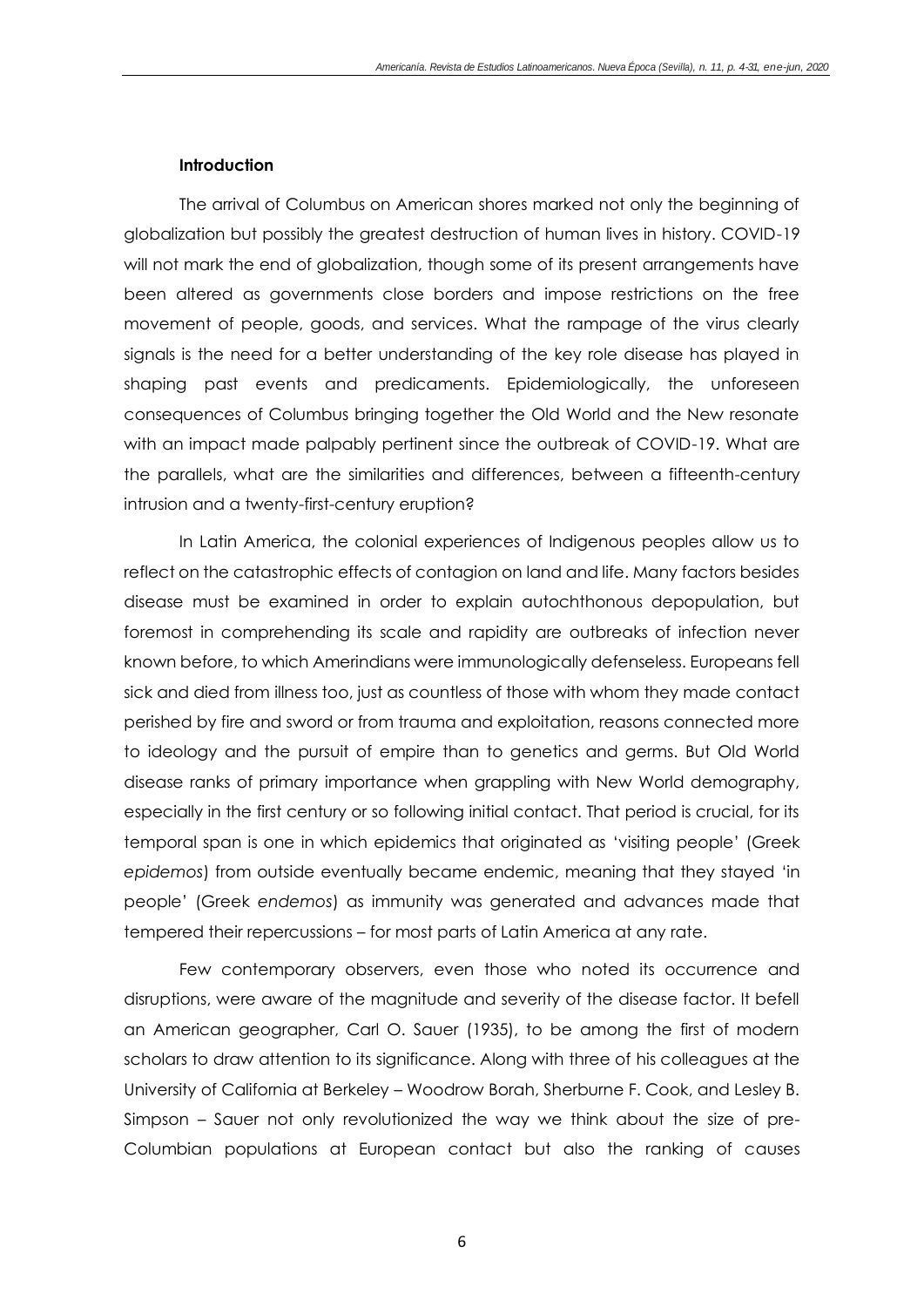responsible for their dramatic decline2. All told, the findings of the 'Berkeley School' constitute what Thomas S. Kuhn considers a paradigm shift3, an alternate view of Latin American history and of what happened in that history. A collision that took place centuries ago reverberates still, in far-flung corners of the Amazon<sup>4</sup> and elsewhere.

Just as COVID-19 has affected, and afflicted, some countries or some regions within a country more than others, so too in colonial times did disease operate with notable spatial variation and long-term demographic fluctuation, east to west, south to north across the hemisphere. The extinction of Indigenous communities in the Island Caribbean contrasts sharply with Maya peoples to this day constituting roughly half of Guatemala's national population. Better, then, to look at regional scenarios before engaging continental and global evaluation. Examined, in turn, are contact and conquest dynamics in (1) Hispaniola, today Haiti and the Dominican Republic; (2) Mexico, its central heartland and its northern frontier; (3) Guatemala; (4) Ecuador and Peru; and (5) Brazil.

# **Hispaniola**

No scenario provokes such controversy, nor such disagreement about the size of aboriginal numbers at contact, as does Hispaniola. Its notoriety involves two eminent protagonists: first, the Admiral of the Ocean Sea himself, the Genoa-born Cristoforo Colombo, better known in the Hispanic world as Cristóbal Colón, who governed the island so adversely post-landfall that he was removed from office in chains; and second, Bartolomé de las Casas, who went to Hispaniola in 1502 as an active participant in its conquest, later mended his ways, and thereafter, as a man of the cloth and 'Defender of the Indians', denounced the deeds of fellow Spaniards and struggled relentlessly to improve the native lot.

Hispaniola's Arawak or Taino inhabitants were the first 'Indians' not only to be labelled as such but also the first whose island home was invaded and destroyed – and them along with it. The range of contact population estimates, given that commentators manipulate essentially the same documentary sources, is staggering –

<sup>2</sup> Denevan, William M., "Carl Sauer and Native American Population Size", *The Geographical Review* 86, 1996, 385-97.

<sup>3</sup> Kuhn, Thomas S., *The Structure of Scientific Revolutions*, University of Chicago Press, Chicago, 1962.

<sup>4</sup> Amigo, Ignacio, "For Brazil's Indigenous Communities, Pandemic Revives Memories of Earlier Plagues", *Science*, April 15, 2020; Hemming, John, *People of the Rainforest: The Villas Boas Brothers, Explorers, and Humanitarians of the Amazon,* C. Hurst & Company, London, 2019.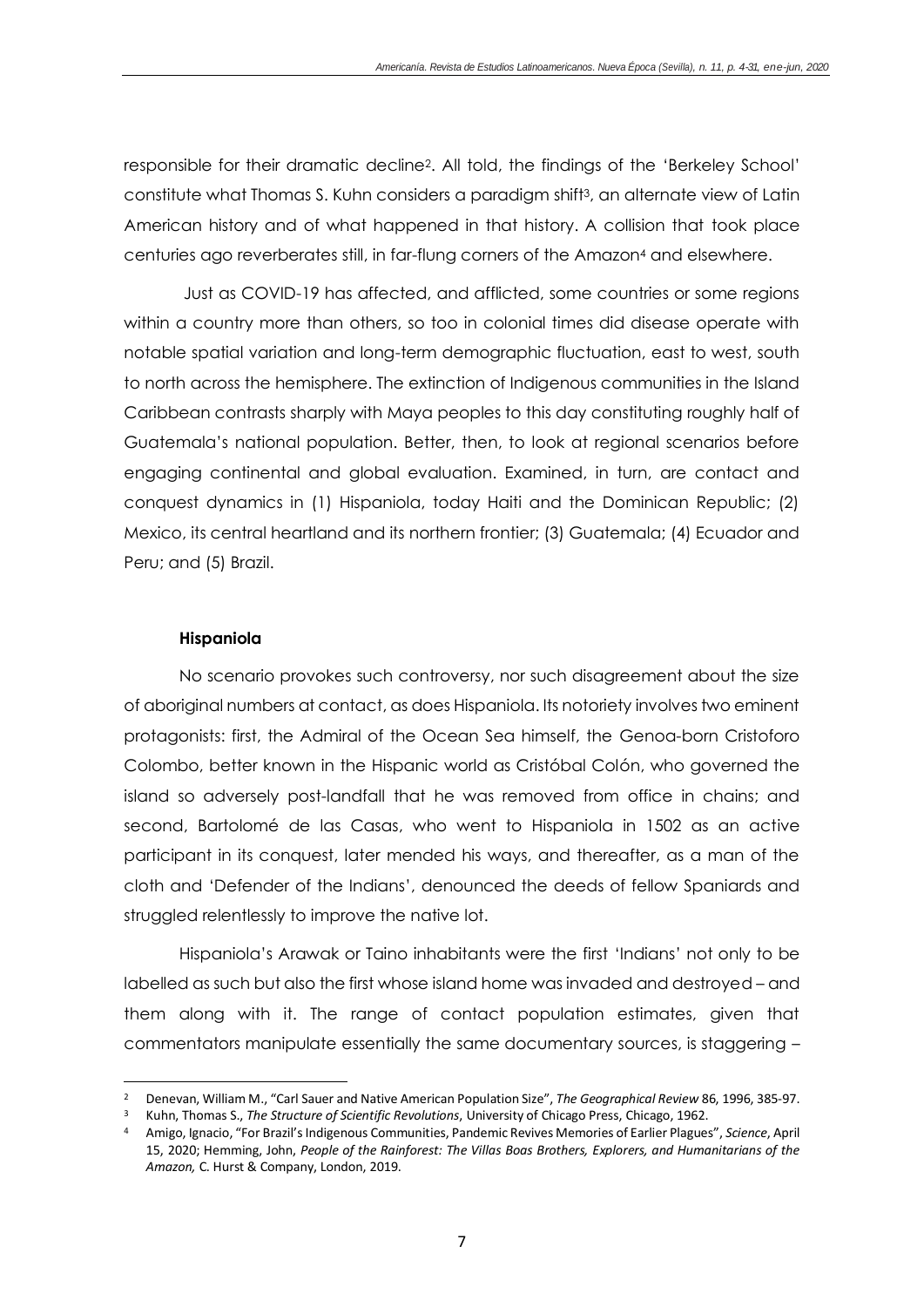from a mere 60.000<sup>5</sup> to a weighty 8 million<sup>6</sup>, with myriad calculations in between, among them the 375.000 to 600.000 of Moya Pons7, the 500.000 of Córdova<sup>8</sup> and Lipschutz<sup>9</sup>, and the 1 million of Zambardino<sup>10</sup>. Sauer is shrewdly non-noncommital, but makes reference to an "*oft-repeated figure*" of 1,100,000, the number that Las Casas was told by Archbishop Deza of Seville as one that Columbus had mentioned to him in conversation11. Sceptical of the entire exercise, Henige maintains that "*it is futile to offer*  any numerical estimates at all on the basis of the evidence"<sup>12</sup>, his dismissal at times instructive and insightful, if also ascerbic and scathing13. Others press on, re-evaluating extant sources for new, fresh insight and conjuring up alternative appraisals<sup>14</sup>. Whatever estimate one opts for, however, is but a prelude to erasure: by 1519, barely a quarter-century after Columbus came ashore, Hispaniola and its Antillean neighbours had been reduced to what Sauer describes as "*a sorry shell*"15. What could have caused such precipitous, irreversible depopulation?

Smallpox. Leaning on his medical training, Guerra had previously discounted malaria or yellow fever in favour of typhus or influenza (in the form of swine fever) as the likely agent of destruction16. However, scrutiny by Gil and Varela of a hitherto unknown report of Columbus establishes the presence of smallpox, which they date as having arrived in Hispaniola with a returning ill Taíno on the Admiral's second voyage

<sup>5</sup> Verlinden, Charles, *Le repartimiento de Rodrigo de Alburquerque à Española en 1514,* Rijksuniversiteit, Ghent, 1968.

<sup>6</sup> Cook, Sherburne F. and Woodrow Borah, *Essays in Population History,* 3 vols., University of California Press, Berkeley, 1971, 1974, 1979.

<sup>7</sup> Moya Pons, Frank, *La Española en el siglo XVI, 1493-1522,* Universidad Católica Madre y Maestra, Santo Domingo, 1971. Moya Pons, Frank, *Después de Colón*: *Trabajo, sociedad y política en la economía del oro,* Alianza Editorial, Madrid, 1987.

<sup>8</sup> Córdova, Efrén, "La encomienda y la desaparición de los indios en las Antillas Mayores", *Caribbean Studies* 8: 23-49, 1968.

<sup>9</sup> Lipschutz, Alejandro, "La despoblación de los indios después de la conquista", *América Indígena* 26: 229-47, 1966.

<sup>10</sup> Zambardino, Rudolph A., Critique of David Henige's "On the Contact Population of Hispaniola: History as Higher Mathematics", *Hispanic American Historical Review* 58, 700-08, 1978.

<sup>11</sup> Sauer, Carl O., *The Early Spanish Main,* University of California Press, Berkeley, 1966, 65-69.

<sup>12</sup> Henige, David, "On the Contact Population of Hispaniola: History as Higher Mathematics", *Hispanic American Historical Review* 58: 217-37, 1978, 237.

<sup>13</sup> Henige, David, *Numbers from Nowhere*: *The American Indian Contact Population Debate,* University of Oklahoma Press, Norman, 1998; Lovell, W. George, Review of David Henige, *Numbers from Nowhere: The American Indian Contact Population Debate* (1998), in *Ethnohistory* 49: 468-70, 2002.

<sup>14</sup> Watts, D., *The West Indies: Patterns of Development, Culture, and Environmental Change since 1492,* Cambridge University Press, Cambridge, 1987; Cook, Noble David, "¿Una primera epidemia americana de viruela en 1493?", *Revista de Indias* 63: 49-64, 2003; Livi Bacci, Massimo, "Return to Hispaniola: Reassessing a Demographic Catastrophe", *Hispanic American Historical Review* 83, 1: 3-51, 2003; Moya Pons, Frank and Rosario Flores Paz(eds.), *Los taínos en 1492: El debate demográfico,* Editora Búho, Santo Domingo, 2013.

<sup>15</sup> Sauer, Carl O., *The Early Spanish Main*, 294.

<sup>16</sup> Guerra, Francisco, "La epidemia americana de influenza en 1493", *Revista de Indias* 45: 325-47, 1985.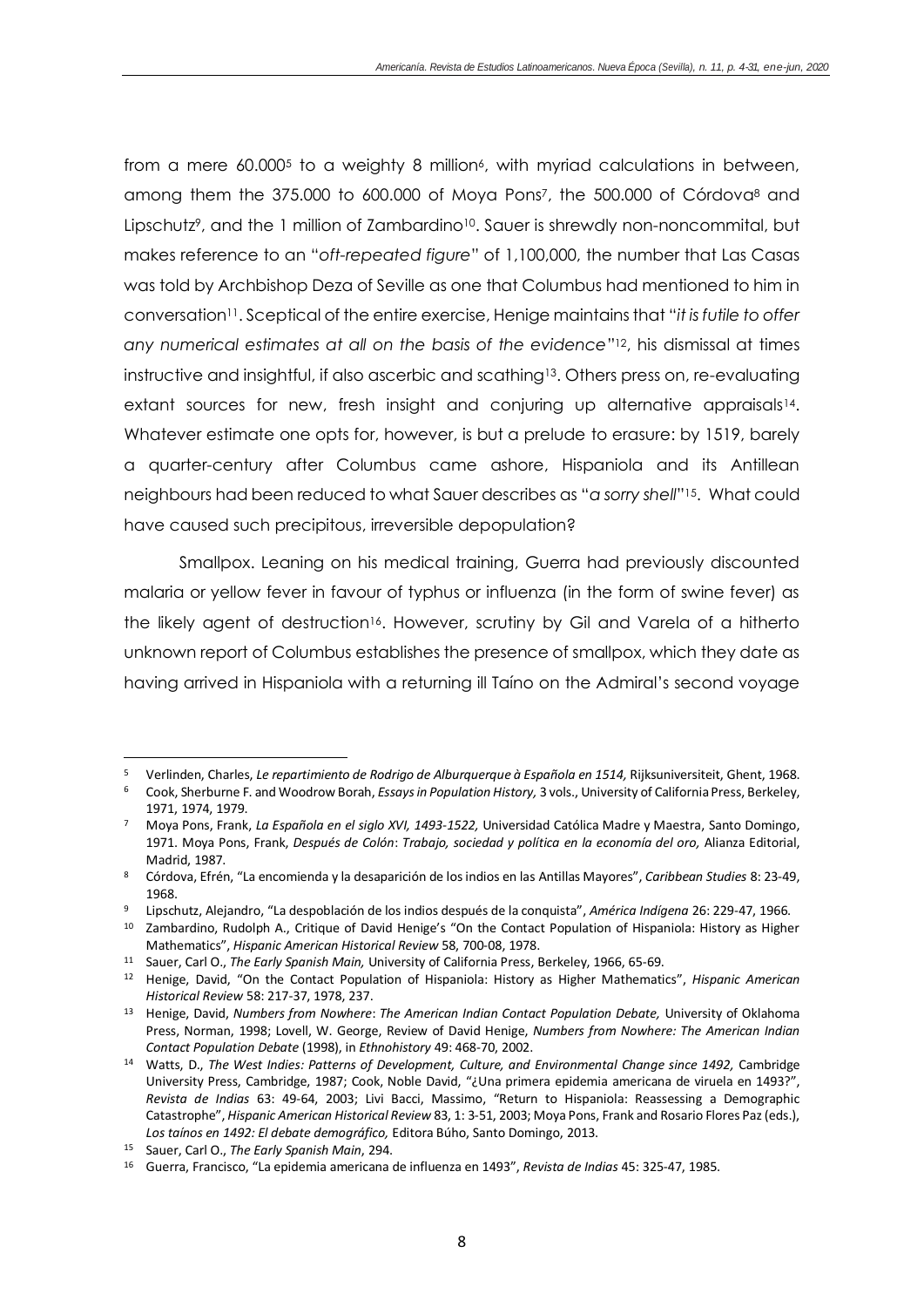of 149317. After smallpox struck, Spaniards wanted little more to do with the ruin it triggered and the devastation it left behind. Wealth lay on the mainland to the west, towards which sailed an armada led by Hernán Cortés.

# **Mexico: The Mesoamerican Core**

Spaniards under the command of Cortés landed on the Mexican coast at Veracruz on Good Friday, 1519. They immediately became aware that they had entered a world organized and settled very differently from the Caribbean islands they had been so anxious to leave. We know it today as Mesoamerica, a term coined by Paul Kirchoff to define a resource-rich region embraced by central and southern Mexico, Guatemala, Belize, El Salvador, the westernmost parts of Honduras and Nicaragua, and the Nicoya peninsula of Costa Rica18. At the time of the Cortés invasion, Mesoamerica was home to scores of cultures capable not only of meeting basic needs but also of attaining remarkable achievements in art and architecture, astronomy, mathematics and the measurement of time, plant domestication, environmental management, and the building of towns and cities.

The splendours of Mesoamerica were many, but none more spectacular than the Aztec capital of Tenochtitlán. There, on November 8, 1519, Cortés was welcomed as a guest, his manner watchful and inquisitive, his eyes taking stock. After their intent to seize power became apparent, he and his men were driven out, seeking safe haven in Tlaxcala, a nearby city whose people had sided with the Spaniards against their arch enemies, the Aztecs19.

A little more than a year passed before a Tlaxcalan-Spanish alliance forced the surrender of Tenochtitlán. Its fall on August 13, 1521, came about primarily because of the havoc unleashed by another outbreak of smallpox. Because the Aztecs, in the Mesoamerican tradition, had inherited a sophisticated system of writing, we have their testimony to draw on, one mournful text running:

<sup>17</sup> Gil, Juan and Consuelo Varela (eds.), *Cristóbal Colón: Textos y documentos completos,* Alianza Editorial, Madrid, 1997.

<sup>18</sup> Kirchoff, Paul, "Mesoamérica", *Acta Americana* 1: 92-107, 1943.

<sup>19</sup> Restall, Matthew, *When Montezuma Met Cortés*: *The True Story of the Meeting that Changed History,* Ecco Press, New York, 2018.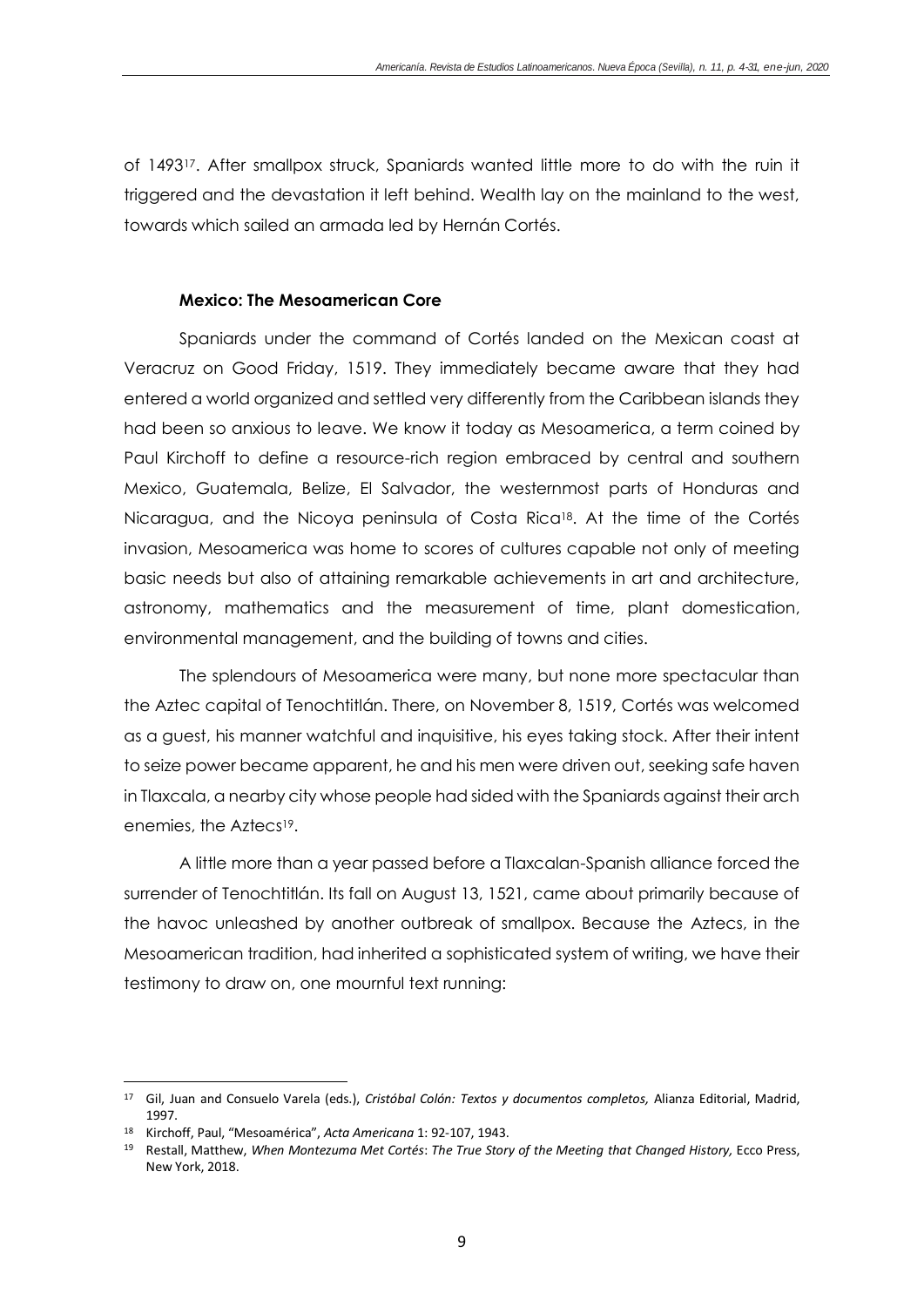*"While the Spaniards were in Tlaxcala, a great plague broke out here in Tenochtitlán. It lasted for seventy days, striking everywhere in the city and killing a vast number of our people. We were covered with agonizing sores from head to foot. The illness was so dreadful that no one could walk or move. The sick were so utterly helpless that they could only lie on their beds like corpses. A great many died of this plague, and many others died of hunger. They could not get up to search for food, and everyone else was too sick to care for them, so they starved to death in their beds". 20*

How many may have perished, in Tenochtitlán and the rest of the Mexican heartland, depends on how many we think were alive to begin with. As with Hispaniola, the range of estimates is dizzying, from a low of 4.5 million<sup>21</sup> to a high of 25.2 million<sup>22</sup>. A middle ground of 12 million to 15 million, for all of Mesoamerica, is staked by Sanders and Price<sup>23</sup>, with Sanders reckoning 1 million to 1.2 million for the Basin of Mexico<sup>24</sup>. There, roughly one-quarter to one-third were residents of the "metropolitan area and satellite villages and towns" of Tenochtitlán, the island city proper (a sprawling twelve square kilometres) home to some 150,000 to 200,000 inhabitants. Also for the Basin of Mexico, Whitmore advances 1.59 million as a figure he believes conforms to the "*moderate historical estimates*" of Sanders25, championing an "*all-Mexico total*" of 16 million<sup>26</sup> based on a "scaling procedure" that extends his computer simulations for the Basin of Mexico farther afield. Like Whitmore, Zambardino concerns himself more with methodological procedure than source interpretation, offering a contact estimate of 5 million to 10 million for central Mexico, which for him "matches the evidence gathered and presented by Borah and Cook far more accurately than their estimate of 25 million"27. Following Sanders, Slicher van Bath lowers Borah and Cook's ratios to convert diverse socioeconomic categories into total population, shaving their count

<sup>20</sup> León-Portilla, Miguel (ed.), *The Broken Spears: The Aztec Account of the Conquest of Mexico*. Translated by Ángel María Garibay and Lysander Kemp, Beacon Press, Boston, [1962] 1992, 92-93.

<sup>21</sup> Rosenblat, Ángel, *La población indígena y el mestizaje en América*. 2 vols., Editorial Nova, Buenos Aires, 1954.

<sup>22</sup> Borah, Woodrow and Sherburne F. Cook, *The Aboriginal Population of Central Mexico on the Eve of the Spanish Conquest,* Ibero-Americana 45, University of California Press, Berkeley, 1963.

<sup>23</sup> Sanders, William T. and Barbara Price, *Mesoamerica: The Evolution of a Civilization,* Random House, New York, 1968.

<sup>&</sup>lt;sup>24</sup> Sanders, William T., "The Population of the Central Mexican Symbiotic Region, the Basin of Mexico, and the Teotihuacán Valley in the Sixteenth Century." In *The Native Population of the Americas in 1492*, edited by William M. Denevan, 85-150, University of Wisconsin Press, Madison 1976, 149.

<sup>25</sup> Whitmore, Thomas M., "A Simulation of the Sixteenth-Century Population Collapse in the Basin of Mexico", *Annals of the Associaton of American Geographers* 81: 464-87, 1991, 477.

<sup>26</sup> Ibid., 483.

<sup>27</sup> Zambardino, Rudolph A., "Mexico's Population in the Sixteenth Century: Demographic Anomaly or Mathematical Illusion?", *Journal of Interdisciplinary History* 11:1-27, 1980, 22.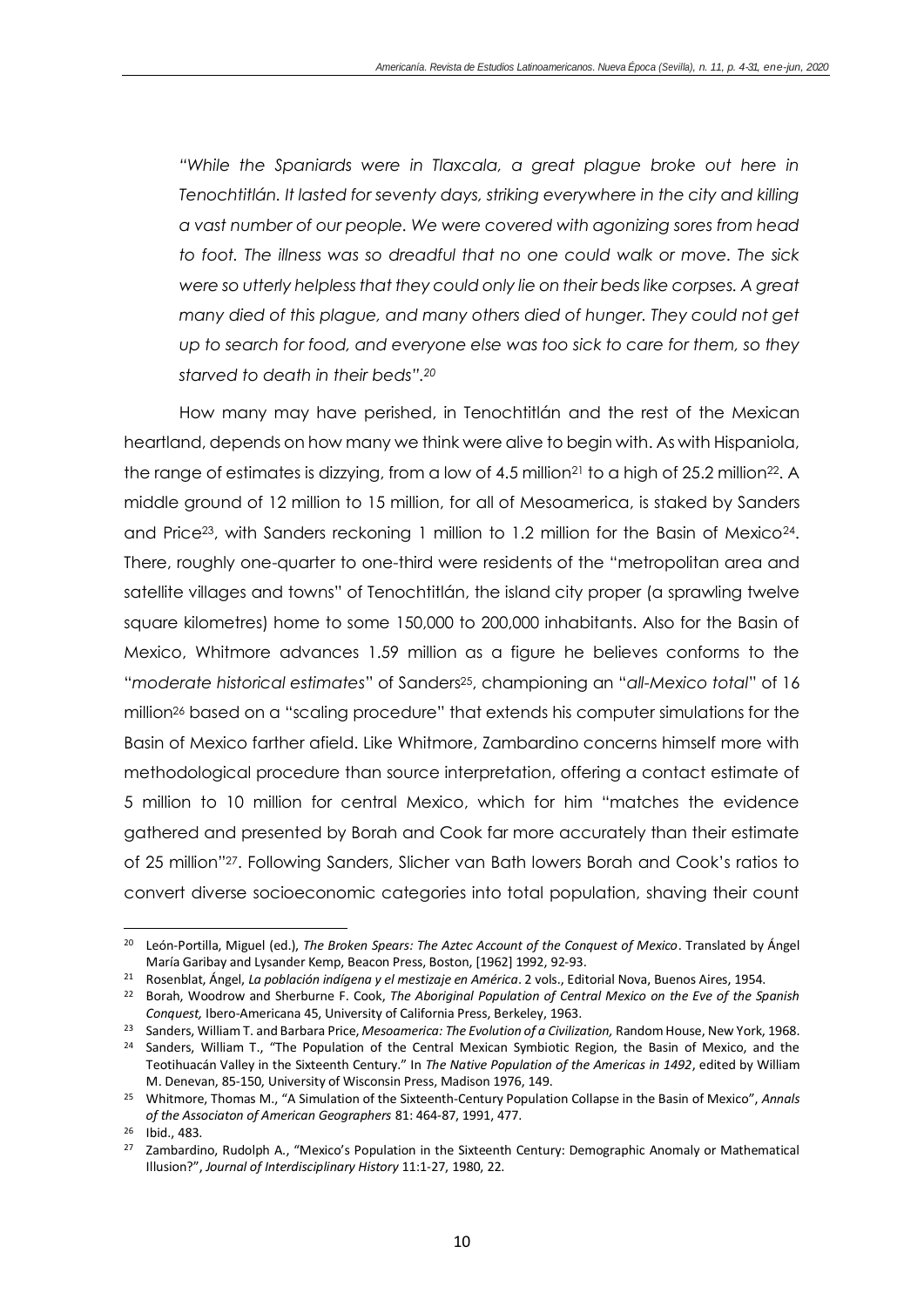by 15 percent to arrive at 21.4 million for central Mexico28.

That region is the spatial unit for which the estimates of Cook and Borah apply, native depopulation between 1518 and 1605, in millions, tallied in seven counts as follows29:

| 1518: | 25.2 |
|-------|------|
| 1532: | 16.8 |
| 1548: | 6.3  |
| 1568: | 2.7  |
| 1580: | 1.9  |
| 1595: | 14   |
| 1605: | 1.1  |

Zambardino argues that, from a mathematical standpoint, each of these estimates conceals a significant margin of error, having been calculated for an extensive area from data which, for the most part, are indirect, incomplete, and locally specific<sup>30</sup>, a criticism levelled also by Sanders<sup>31</sup>. Aware that debate is far from over, Cook and Borah contend that "*the Indian population of central Mexico, under the impact of factors unleashed by the coming of the Europeans, fell by 1620-1625 to a* low of approximately 3 percent of its size at the time the Europeans first landed on the *shores of Veracruz*"32. Demographic collapse in the century following conquest is attributed primarily to pandemic outbreaks.

Singling out the disease factor leads logically to a discussion of what ailments particular episodes might have featured, not at all easy to ascertain. A convergence of diagnoses that identifies the first bout of pestilence as smallpox – we even know the name of the black slave, Francisco de Eguía, said to have transferred infection from ship to shore in 1520 – does not apply to the second pandemic of 1531-32, nor most subsequent outbreaks between 1538 and the early seventeenth century. Prem

<sup>28</sup> Slicher van Bath, B. H., "The Calculation of the Population of New Spain", *Boletín de Estudios Latinoamericanos y del Caribe* 24: 67-95, 1978.

<sup>29</sup> Cook, Sherburne F. and Woodrow Borah, *Essays in Population History*, 1971, viii.

<sup>&</sup>lt;sup>30</sup> Zambardino, Rudolph A., "Mexico's Population in the Sixteenth Century...".

<sup>&</sup>lt;sup>31</sup> Sanders, William T., "The Population of the Central Mexican Symbiotic Region...".

<sup>32</sup> Cook, Sherburne F. and Woodrow Borah, *Essays in Population History,* 1979, 102.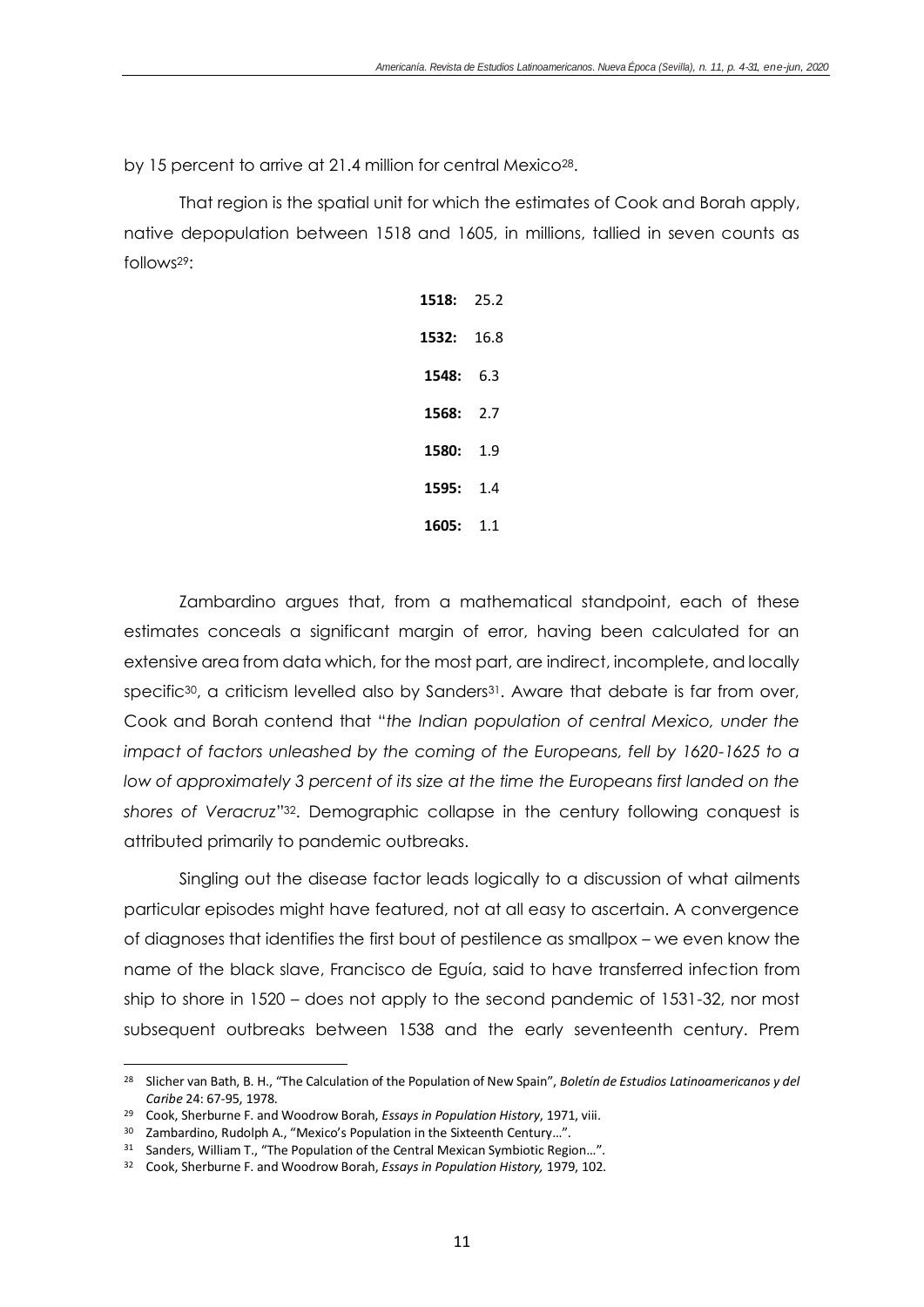addresses the issue assiduously33, his analysis of Indigenous health and welfare, like that of López Austin34, evaluating compelling Aztec testimony that augments better-known, though not always carefully consulted, Spanish texts. Prem dissects relevant sources with considerable caution before venturing an opinion as to what possible contagion matches the symptoms and characteristics recorded. Two of his conclusions are noteworthy: (1) that the manner in which a disease presently occurs may not correspond to how it was manifest in the past; and (2) that only the earliest outbreaks, few in number but especially virulent, involved one specific pathogen. The greater likelihood, Prem asserts, is that vulnerable native populations were exposed to what Borah calls "*compound epidemics*"35, a combination of two or even three maladies for which the "*virgin-soil*" conditions they penetrated proved lethal. Of particular note in Prem's sequence of disease outbreaks is the incidence of measles and typhus at roughly thirty-year intervals. He also lobbies, as do Slicher van Bath<sup>36</sup> and Whitmore<sup>37</sup>, for depopulation having occurred in a series of abrupt, irregular drops rather than the smooth, gradual progression inferred in the work of Cook and Borah38.

# **Mexico: The Northern Frontier**

That part of Mexico lying beyond the northern perimeter of Mesoamerica, from the Pacific lowlands of Sonora and Sinaloa up through the canyon country of Chihuahua and on to the open plains cut by the Río Bravo or Grande, presented yet another landscape for Spaniards to contemplate. No *conouco* mounds here, those earthen, food-producing piles conspicuous on Hispaniola, nor manicured *chinampas*, the 'floating gardens' that Cortés and his followers marvelled at in the waters surrounding Tenochtitlán. Favourable pockets did exist, where intensive agriculture was practised and where towns and villages flourished, but the cultural whole, with some notable exceptions, lacked the political, social, and technological sophistication

<sup>33</sup> Prem, Hanns J., "Disease Outbreaks in Central Mexico in the Sixteenth Century." In *"Secret Judgments of God"*: *Old World Disease in Colonial Spanish America,* edited by Noble David Cook and W. George Lovell, 20-48, University of Oklahoma Press, Norman 1992.

<sup>34</sup> López Austin, Alfredo, *The Human Body and Ideology: Concepts of the Ancient Nahuas*. 2 vols. Translated by Thelma Ortiz de Montellano and Bernard Ortiz de Montellano, University of Utah Press, Salt Lake City, 1988.

<sup>35</sup> Borah, Woodrow, Introduction to *"Secret Judgements of God": Old World Disease in Colonial Spanish America*, edited by Noble David Cook and W. George Lovell, 3-19, Norman, University of Oklahoma Press, 1992.

<sup>&</sup>lt;sup>36</sup> Slicher van Bath, B. H., "The Calculation of the Population of New Spain...".

<sup>&</sup>lt;sup>37</sup> Whitmore, Thomas M., 1991. "A Simulation of the Sixteenth-Century Population...".

<sup>38</sup> Cook, Sherburne F. and Woodrow Borah, *Essays in Population History,* 1971, 80-81.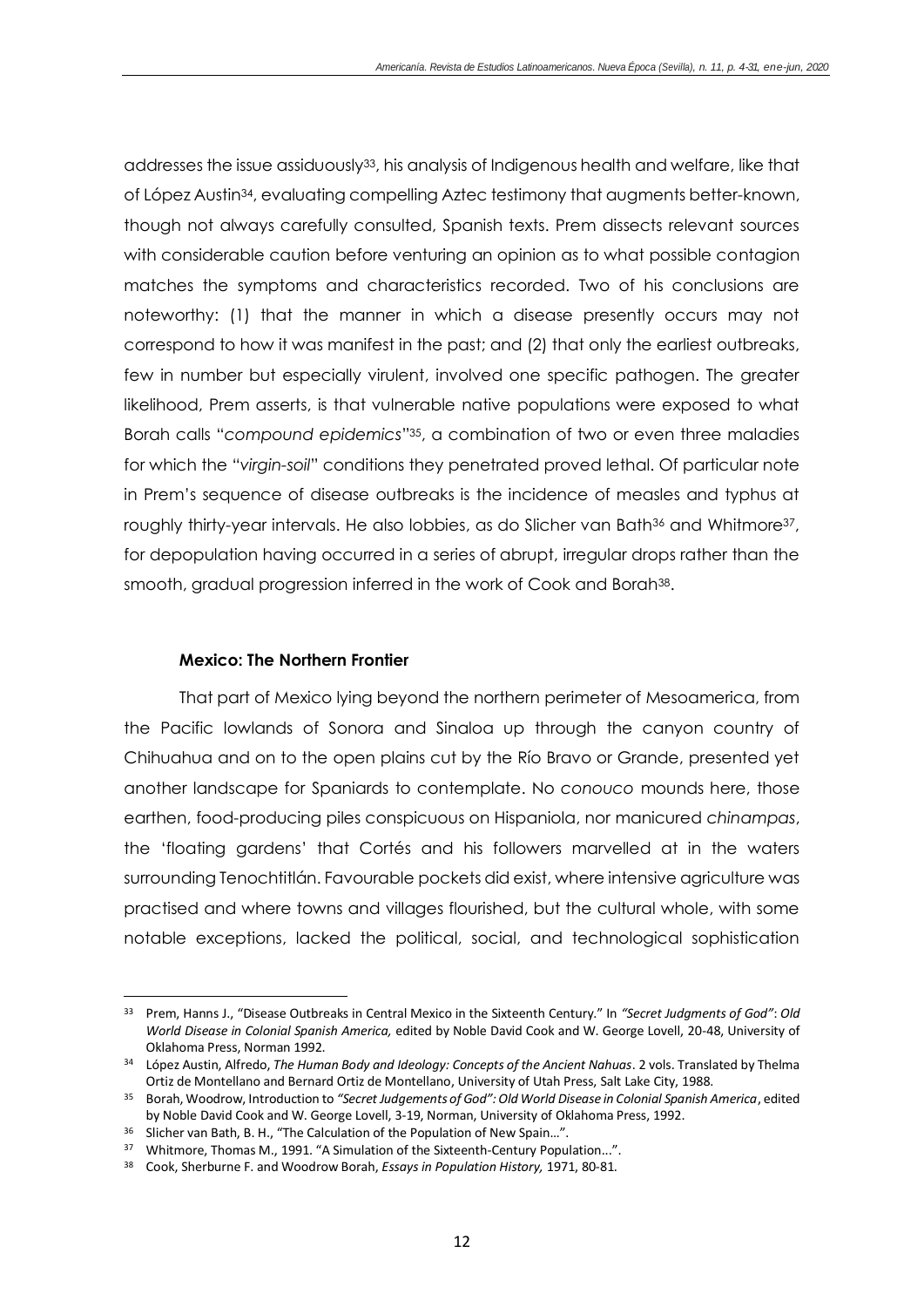found farther south. Population levels at contact, therefore, would not have been comparable to those of central Mexico, but even in this vast, daunting periphery, indications are that human numbers were still impressively large.

A fundamentally different view of the meaning of conquest, and advocacy of higher contact-period estimates of Indigenous populations than researchers had proffered before, begins in the 1930s with the pioneering work of Sauer, for it is in the regional setting of northwestern Mexico that prevailing scholarly notions about aboriginal culture and demography were challenged. In their study of Aztatlán, Sauer and Brand<sup>39</sup> combine perusal of documentary sources with field observation to assert that, at the time of Spanish intrusion, the area of the Pacific coast under examination supported roughly the same numbers as those living there in the early twentieth century, which in 1920 was 225,000. They caution that "*statements we present herewith are anything but conclusive*", instead intimating that "*certain discoveries*" be treated "*in terms of a tentative thesis*"40. Critical though the disease factor was, other explanations must be sought to account for native decline in Aztatlán: slave raids, looting, and wanton destruction are recorded as having been enacted "*by about as hard a gang of killers as Spain let loose anywhere in the New World*"41. Three years later, Sauer published another monograph in which the same analytical approach was applied to a much more extensive territory, resulting in a similar finding as at Aztalán:

*"The record, as interpreted, gives an aboriginal population between Gila and Río Grande de Santiago in excess of half a million, almost three-fourths of the number now living in this part of Mexico. Bit by bit, the theme has obtruded itself that aboriginal rural populations and present ones are much the same. This, I believe, is not a sensational conclusion, but a quite natural one"42.* 

What struck the mind of Sauer as "*quite natural*" was, in fact, "*a sensational conclusion*" for others not inclined to interpret the evidence as he did. Someone who must have found Sauer's proposition difficult to accept was another of his Berkeley colleagues, anthropologist Alfred L. Kroeber43, who had earlier estimated the contact

<sup>39</sup> Sauer, Carl O. and Donald Brand, *Aztatlán: Prehistoric Mexican Frontier on the Pacific Coast*. Ibero-Americana 1, University of California Press, Berkeley, 1932.

<sup>40</sup> Ibid., 3.

<sup>41</sup> Ibid., 41.

<sup>42</sup> Sauer, Carl O., *Aboriginal Population of Northwestern Mexico*. Ibero-Americana 10, University of California Press, Berkeley, 1935, 32.

<sup>43</sup> Kroeber, Alfred L., "Native American Population", *American Anthhropologist* 36: 1-35, 1934.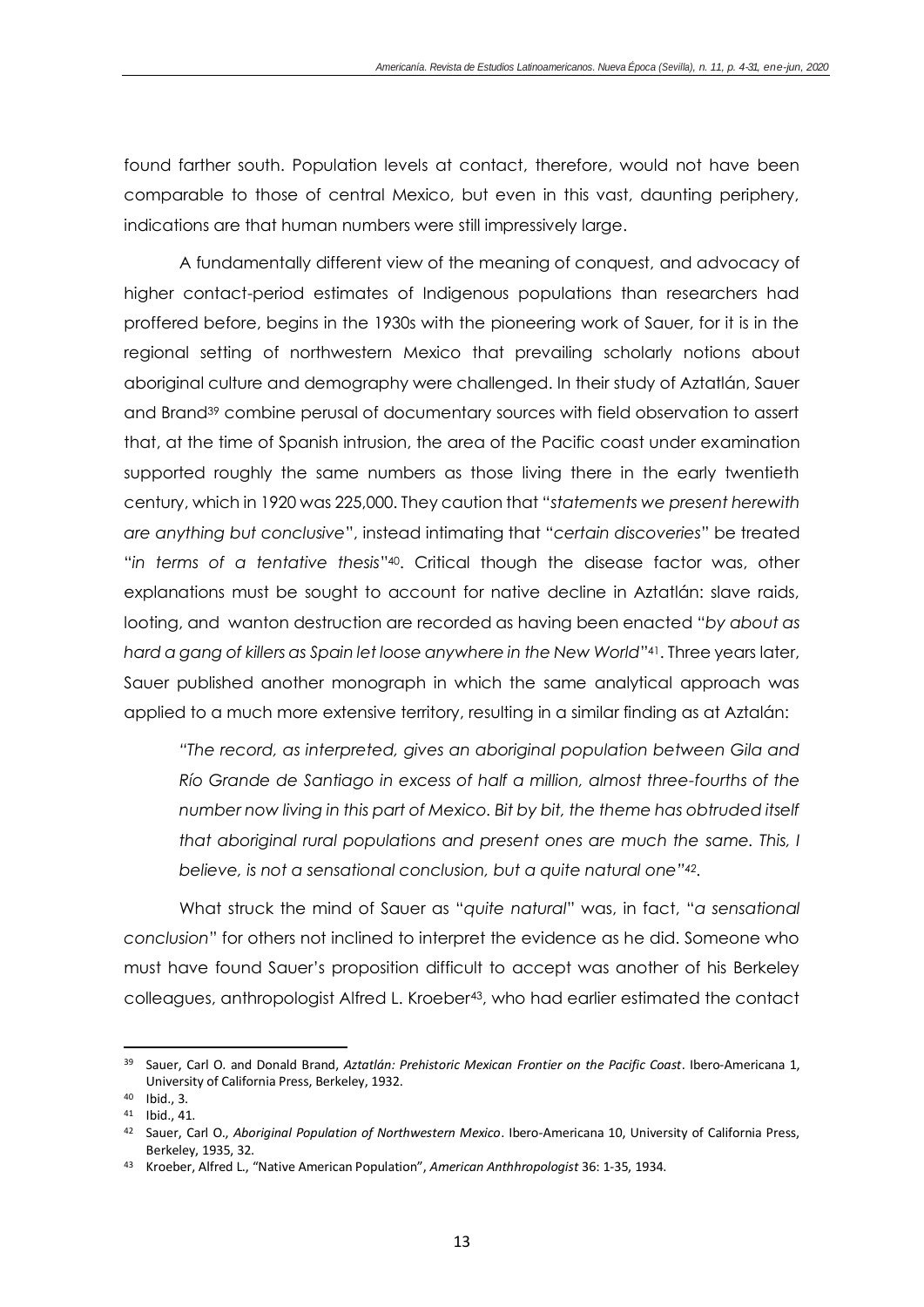population of northwestern Mexico at 100,000, less than one-fifth the number calculated tribe by tribe, region by region, by Sauer.

Following Sauer, the work of Peter Gerhard reconstructs the situation in other parts along the northern frontier, in jurisdictions administered by Spain as Nueva Galicia and Alta y Baja California44. Findings for Nueva Galicia conform to those of central Mexico, with a sixteenth-century collapse, a seventeenth-century nadir, and an eighteenth-century recovery. Alta and Baja California, on the other hand, resemble a delayed variant of the Antilles, with aboriginal inhabitants dwindling to near extinction. Gerhard observes that "*whereas in central and southern Mexico the native population may have dropped by 95 percent in the sixteenth century, on the northern frontier the loss, while drastic, was less pronounced and, as might be expected, occurred later*"45. He takes pains to observe that "*native populations here sometimes were fatally infected before they came under Spanish control*", a point made too by Daniel Reff, whose investigations traverse Sonora, Sinaloa, Durango, and Chihuahua in Mexico and over into Arizona, New Mexico, and Texas in the United States46.

Reff's cross-border analyses reconstruct the events surrounding sixteen disease episodes between 1530 and 1653. He divides his chronology into two periods that fall before and after the arrival of Jesuit missionaries in 1591. The coming of the 'Black Robes', with instructions to keep records and write annual reports, means that post-Jesuit outbreaks can be pieced together with greater attention to detail than pre-Jesuit occurences. Unlike Dobyns47, Reff considers trade routes not to have been so heavily frequented as to facilitate diffusion into the region of the smallpox that caused so much destruction in central Mexico in the 1520s<sup>48</sup>. He does contend, however, that pestilence erupted on at least four occasions before Father Gonzalo de Tapia and Father Martín Pérez made their way to Villa San Felipe in 1591. This leads Reff to conclude that Jesuit missionaries "*found only vestiges of once populous and developed cultures*" and that the discrepancies between their accounts and those of early explorers can be attributed to "*significant disease-induced changes*" between

<sup>44</sup> Gerhard, Peter, *The North Frontier of New Spain,* Princeton University Press, Princeton, 1982.

<sup>45</sup> Ibid., 23-24.

<sup>46</sup> Reff, Daniel T., *Disease, Depopulation, and Culture Change in Northwestern New Spain, 1518-1764,* University of Utah Press, Salt Lake City, 1991.

<sup>47</sup> Dobyns, Henry F., *Their Number Become Thinned: Native American Population Dynamics in Eastern North America*, University of Tennessee Press, Knoxville, 1983.

<sup>48</sup> Reff, Daniel T., *Disease, Depopulation, and Culture Change…*, 102.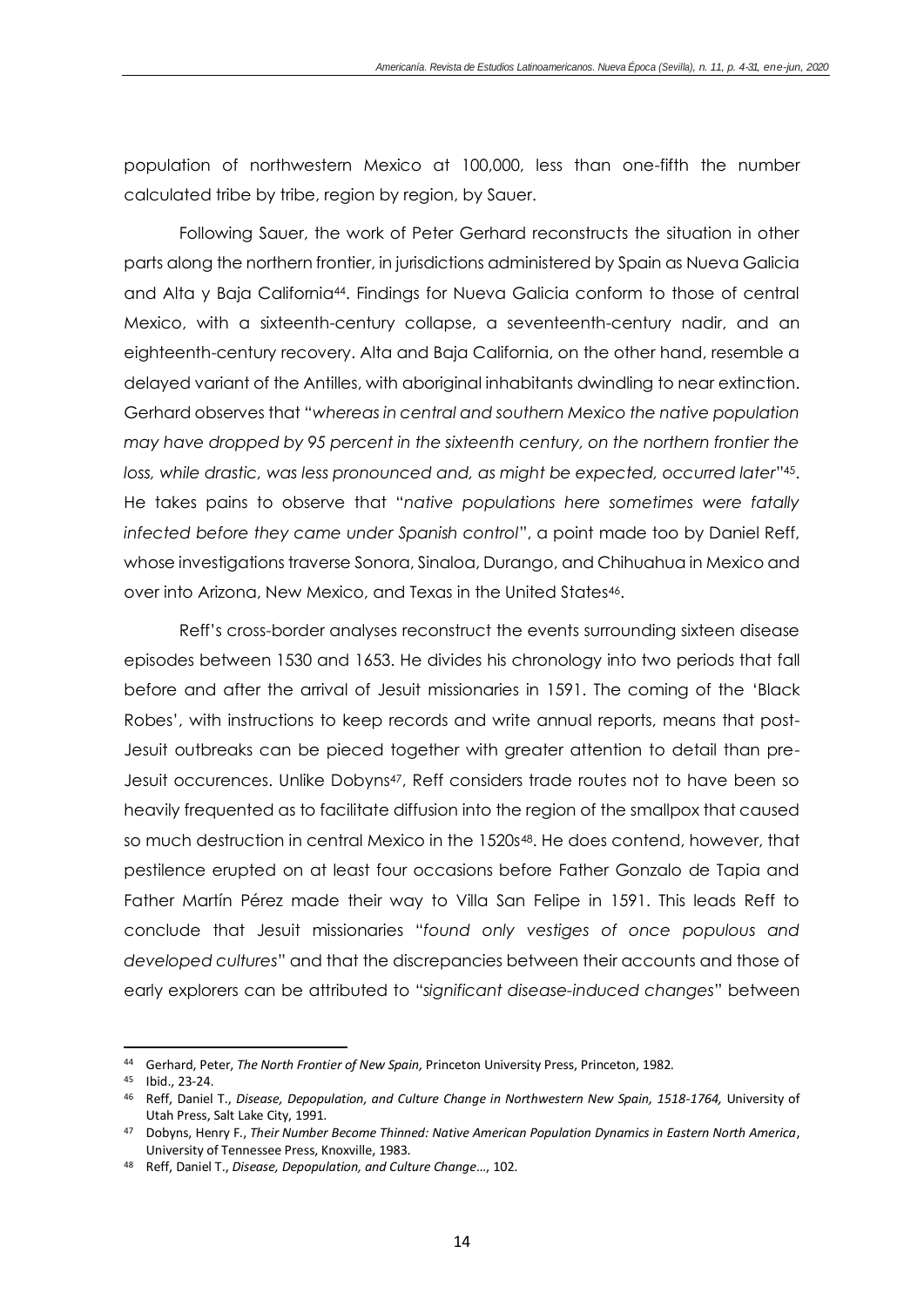the time of penetration by the first contingent of Spaniards and the arrival on the scene of the second<sup>49</sup>.

Discussion of the demographic consequences of disease outbreaks complements without duplicating Gerhard's treatment of the matter. Reff estimates that "*most native populations were reduced by 30 percent to over 50 percent prior to sustained contact with the Jesuits*"50. Their missionization program, which gathered together in one fixed location formerly dispersed, mobile groups, resulted in the reduction of Christian converts "*by upwards of 90 percent*". Depopulation was the outcome of "*a complex set of demographic factors, but particularly an exceedingly high infant mortality rate*". While cognizant of the devastating impact of disease, Reff acknowledges (like Sauer and Brand) that certain objectives and policies promoted by the colonial regime accelerated the process of decline. Mining operations in Chihuahua and Durango forged "*routes of contagion*" south to north from about 1546 on, and missionization, by nucleating native families and thereby increasing the likelihood of greater mortality when disease broke out, in fact killed the very people whose souls it was supposed to save. The latter circumstance, not surprisingly, resulted in widespread mission abandonment and the terrifying correlation of sickness with outside, foreign presence.

A backlash was inevitable. Father Gonzalo de Tapia met his martyr's death – a severed head, a dismembered arm – after a group of stricken parishioners who believed that it was he who had infected their communities took revenge during the Jesuit's pastoral visit to Tovorapa on July 11, 1594. After setting the church on fire, they stuck Father Gonzalo's head on a pole and paraded it on a circuit of neighbouring settlements, possibly only spreading more sickness in their gory trek from town to town.

# **Guatemala**

Compared to Mexico, better documented by both Indigenous and Spanish sources, Guatemala is a more challenging terrain to scrutinize. Studies of the contact population vary from 300,000<sup>51</sup> to 2 million<sup>52</sup>. The latter estimate is a composite pieced

<sup>49</sup> Ibid., 15

<sup>50</sup> Ibid., 16

<sup>51</sup> Solano, Francisco de, *Los mayas del siglo XVIII,* Ediciones Cultura Hispánica, Madrid, 1974.

<sup>52</sup> Lovell, W. George and William R. Swezey, "The Population of Southern Guatemala at Spanish Contact", *Canadian Journal of Anthropology*, 3, 1:71-84, 1982; Lovell, W. George and Christopher H. Lutz, with Wendy Kramer and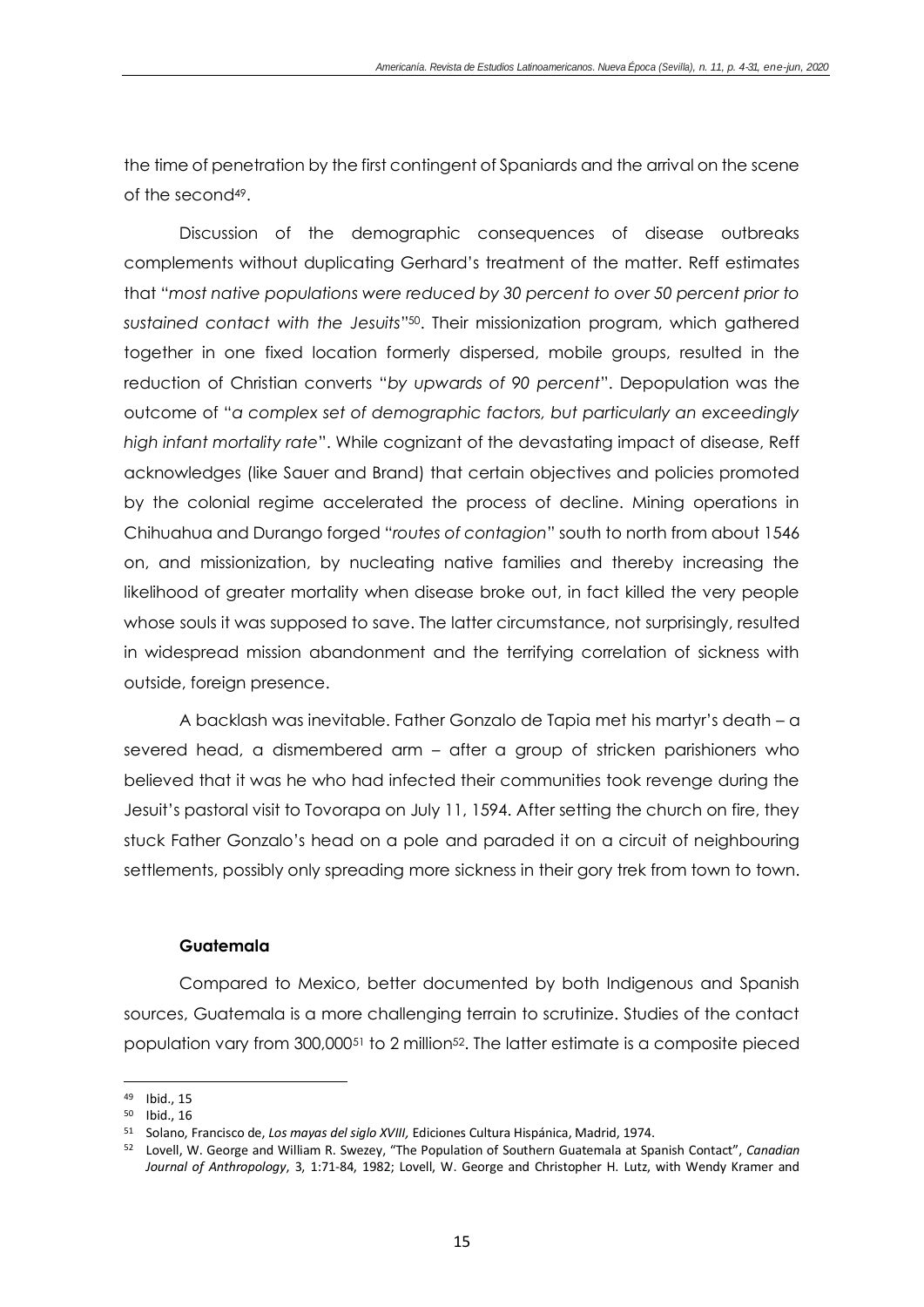together from the tally of a dozen or so smaller territorial units, all meticulously examined, rather than a blanket calculation for the region as a whole.

Post-contact depopulation conforms to the trajectory for central Mexico, a collapse of 93.4 percent between 1520 and 1624-1628, during which time native reduction can be correlated with no fewer that eight pandemics<sup>53</sup>. It is not possible in most instances to determine what the bouts of sickness actually were, because ambiguous, contradictory, or inadequate descriptions defy accurate diagnosis. Such is the case with the first great outbreak, a disease recorded in a Maya text as having struck Guatemala between August 1519 and October 1520, four to five years before Spaniards led by Pedro de Alvarado themselves arrived<sup>54</sup>. In the memorable words of Murdo MacLeod, pathogens that mowed down susceptible populations were "*the shock troops of the conquest*"55, an example of what nowadays we would consider community transmission. The *Annals of the Cakchiquels* – like the Aztecs, Mayas knew how to write and so recorded their own history – grieves and laments:

*"It was in truth terrible, the number of dead among the people. The people could not in any way control the sickness. First they became ill [with] a cough. They suffered from nosebleeds and illness of the bladder. It was truly terrible the number of dead there were in that period. Little by little heavy shadows and black night enveloped our fathers and grandfathers and us also, oh, my sons!*

*Great was the strench of the dead. After our fathers and grandfathers succumbed, half of the people fled to the fields. The dogs and the vultures devoured the bodies. The mortality was terrible. Your grandfathers died, and with them died the son of the king and his brothers and kinsmen. So it was that we became orphans, oh, my sons! So we became when we were young. We were born to die!"<sup>56</sup>*

While we must be grateful that a Kaqchikel scribe has left us with such a

William R. Swezey, "*Strange Lands and Different Peoples": Spaniards and Indians in Colonial Guatemala,* University of Oklahoma Press, Norman, 2013.

<sup>53</sup> Lovell, W. George, "'Heavy Shadows and Black Night': Disease and Depopulation in Colonial Spanish America", *Annals of the Association of American Geographers*, 82, 3:426-43, 1992.

<sup>54</sup> Lovell, W. George, Christopher H. Lutz and Wendy Kramer, *Strike Fear in the Land: Pedro de Alvarado and the Conquest of Guatemala, 1520-1541,* University of Oklahoma Press, Norman, 2020.

<sup>55</sup> MacLeod, Murdo J., *Spanish Central America*: *A Socioeconomic History, 1520-1720,* University of California Press, Berkeley, 1973, 40.

<sup>56</sup> Recinos, Adrián and Delia Goetz (eds. and trans.), *The Annals of the Cakchiquels,* University of Oklahoma Press, Norman, 1953, 115-16.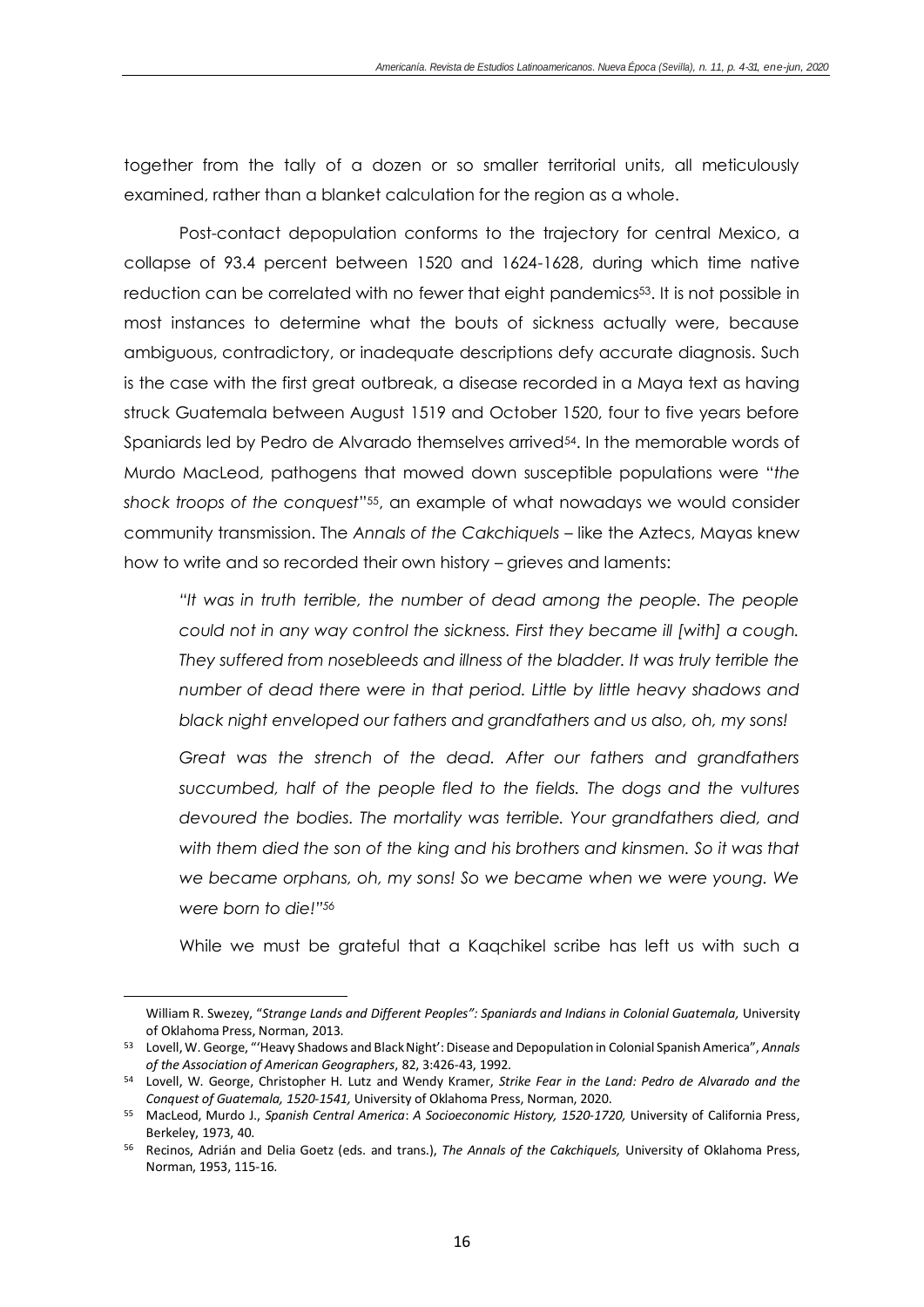poignant and graphic description, difficulties abound when it comes to identifying what disease or combination of diseases the extract might refer to. The balance of opinion favours smallpox, but not unanimously so. Alternative designations suggest influenza, measles, pulmonary plague, and exanthematic typhus. Commentators with a medical background are more inclined to opt for a diagnosis of measles than smallpox.

If identification is equivocal, not so is the grim reality described – high mortality, social disruption, fear and panic, a breakdown (as with COVID-19) of all semblance of normality. The source also distinguishes between a time (August 1519 to October 1520) when "*the plague raged*" and a period thereafter (October 1520 to March 1521) when "*the plague spread*"57. In terms of origin and chronology, where the sickness came from and when, Prem correlates it with the smallpox that devastated Mexico in 1520 and 152158. This correlation, however, fails to account for notice of the disease showing up in 1519. The problem is resolved if the source of infection is sought in the Yucatán, where indications of smallpox date to 1517<sup>59</sup>. A halcyon, pre-European milieu is recorded in another Maya text, *The Book of Chilam Balam of Chumayel*:

*"There was then no sickness; they had then no aching bones; they had then no high fever; they had then no smallpox; they had then no burning chest; they had then no abdominal pains; they had then no consumption; they had then no headache. At that time the course of humanity was orderly. The foreigners made it otherwise when they arrived here. They brought shameful things when they came"60.*

The advance guard that cut down Maya peoples in Guatemala played a similar role in the campaign launched by Francisco Pizarro to conquer the Inca Empire.

# **Ecuador and Peru**

In terms of aboriginal accomplishments, comparisons are inevitably made between Mesoamerica and Tawantinsuyu, the latter the name bestowed by the Incas

<sup>57</sup> Ibid., 115

<sup>58</sup> Prem, Hanns J., "Disease Outbreaks in Central Mexico…", 26-27.

<sup>59</sup> Roys, Ralph L., *The Book of Chilam Balam of Chumayel*, Carnegie Institution, Washington D.C., 1933, 138; Clendinnen, Inga, *Ambivalent Conquests: Maya and Spaniard in Yucatan, 1517-1570,* Cambridge University Press, New York, 1987.

<sup>60</sup> Roys, Ralph L., *The Book of Chilam Balam of Chumayel*, 1933, 34.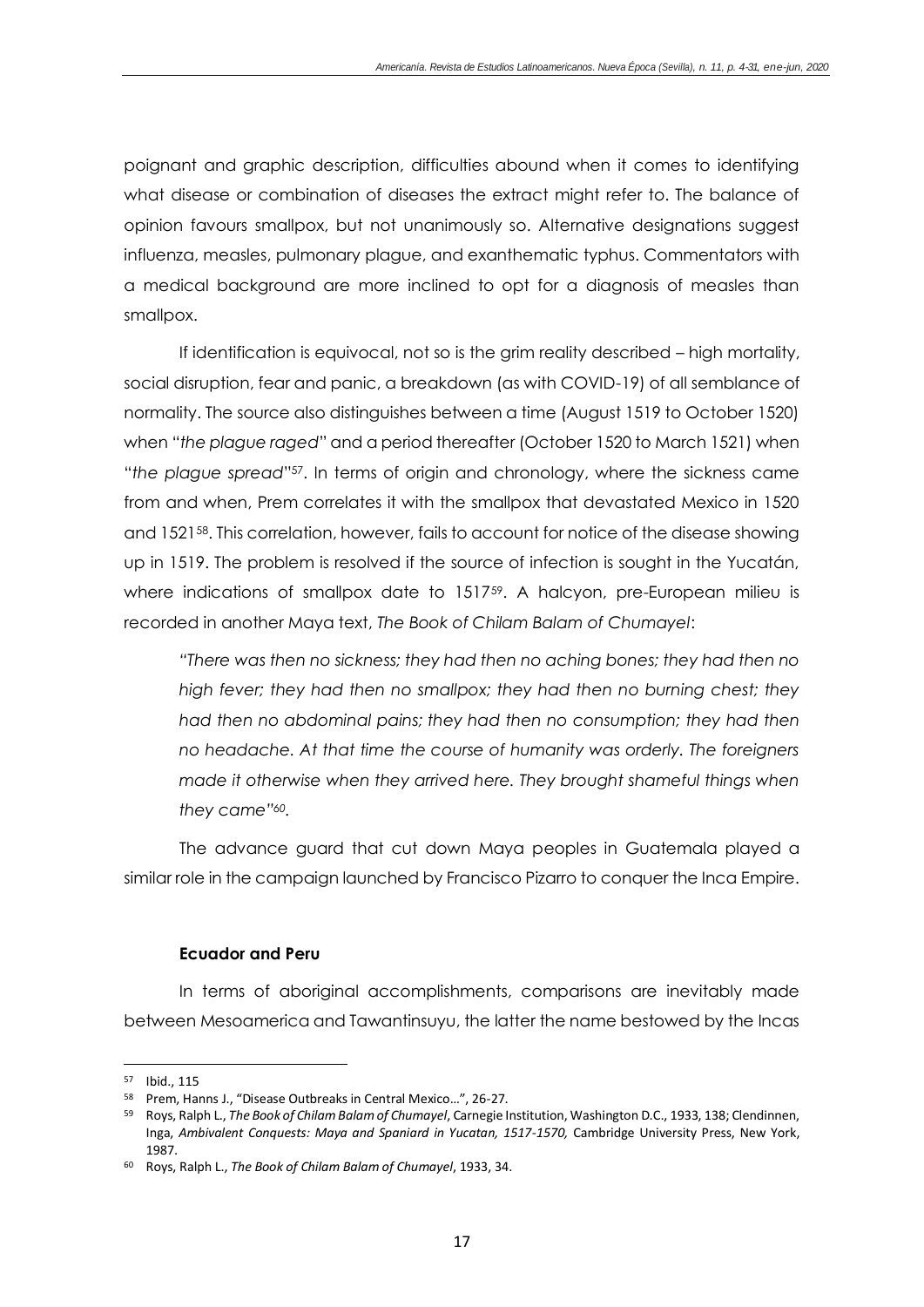on their Andean empire stretching from southern Colombia through Ecuador, Peru, and Bolivia to northern Chile and northwestern Argentina<sup>61</sup>. These two teeming realms were the ones that attracted Spaniards most, for their resources were varied and plentiful. Present-day scholarship exhibits the same bias, but not quite in equal measure. We tend to know more about Mesoamerican peoples than we do about their Andean counterparts because the Aztecs, Mayas, and neighbouring societies had developed a strong written tradition by the time of conquest, which enabled them to record their version of events as they were actually happening, or soon after subjugation. The Incas and their predecessors kept track by means of *quipus* or *khipus*, knotted-string cords previously thought to be devices that registered numerical or statistical data but whose narrative and phonetic qualities are now being championed and will reveal welcome insights into the Andean world<sup>62</sup>. Lack of full-fledged writing systems, however, means that much information about the Spanish invasion from an Indigenous perspective was never recorded, or was put down on paper many years after initial contact, with inevitable shortcomings. This is apparent when it comes to documenting the swath cut early on by disease, for few Andean texts exist to complement Spanish sources.

Available evidence, nonetheless, indicates that (as in Central America) sickness preceded the physical presence of Spaniards by several years, diffusing ahead of them to weaken Inca opposition. According to Newson<sup>63</sup>, an outbreak of what may have been hemorrhagic smallpox, whereby a strain of smallpox infects the blood, causing a rash on the skin similar to that produced by measles, hence the possiblity of misidentification, had entered the Ecuadorian Andes by 1524. There it resulted in heavy mortality. Among its victims was the Inca ruler Huayna Capac, who was then in Quito to consolidate Inca power over northern territories recently brought to heel.

As well as Huayna Capac, the epidemic also claimed the life of his designated heir, Ninan Cuyuchi, igniting a divisive civil war between two of the Inca's sons, the

<sup>61</sup> Murra, John, "Andean Societies before 1532". In *The Cambridge History of Latin America*, edited by Leslie Bethell, Cambridge University Press, Cambridge, vol. 1, 59-90, 1984.

<sup>62</sup> Urton, Gary, "From Knots to Narratives: Reconstructing the Art of Historical Record Keeping in the Andes from Spanish Transcriptions of Inka *Khipus*", *Ethnohistory* 45, 5: 409-38, 1998. Urton, Gary, *Inka History in Knots*, University of Texas Press, Austin, 2017; Salomon, Frank, *The Cord Keepers: Khipus and Cultural Life in a Peruvian Village*, Duke University Press, Durham, 2004; Hyland, Sabine, "Writing with Twisted Cords: The Inscriptive Capacity of Andean Khipus", *Current Anthropology*, 58: 412–419, 2017.

<sup>63</sup> Newson, Linda A., "Old World Epidemics in Early Colonial Ecuador". In '*Secret Judgments of God'*: *Old World Disease in Colonial Spanish America,* edited by Noble David Cook and W. George Lovell, University of Oklahoma Press, Norman, 89, 84-112, 1992.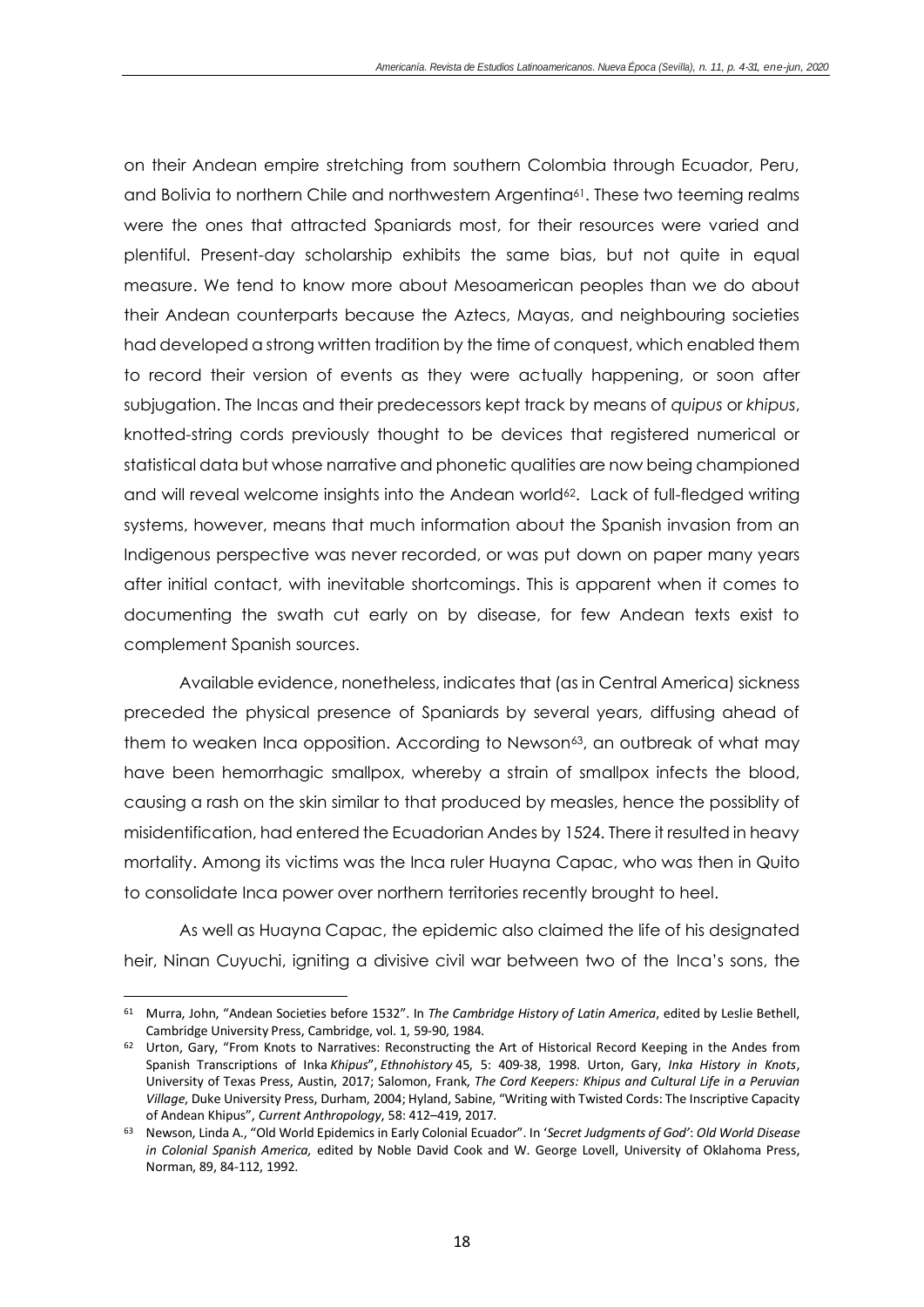half-brothers Atahualpa and Huascar, rival contenders for their father's throne<sup>64</sup>. By the time Pizarro followed up his coastal reconnaissance of the 1520s with an inland foray in the 1530s, relying for his advance (as Cortés had done in Mexico) on native cooperation, the chaos caused by severe sickness facilitated Spanish victory. Like Aztec Tenochtitlán, the Inca capital Cuzco was taken as much because of contagion as by the might of Pizarro, a fact the Spaniards acknowledged<sup>65</sup>.

If the disease that paved the way for Spanish victory indeed was smallpox, how did it reach the Andes? Passage from Central America is the most likely trajectory, given the importance of Panama as the point of departure for expeditions of discovery and conquest. Borah, however, suggests the Río de la Plata basin, pointing out that outbreaks of sickness are recorded as having occurred from south to north<sup>66</sup>. Newson mediates by contending that Inca troops stationed in Túmbez may have fallen ill and carried smallpox south to Cuzco, from where it radiated back towards it source of origin67. She also argues that the Incas could have been exposed to other diseases before the arrival of Pizarro, possibly measles or plague, emanating from Central America.

Andean epidemic history has been studied by Polo<sup>68</sup>, Lastres<sup>69</sup>, Dobyns<sup>70</sup>, N. D. Cook<sup>71</sup>, Alchon<sup>72</sup>, and Newson<sup>73</sup>. Their contributions document, after the first outbreak of smallpox, more than twenty episodes of chronic sickness having occurred between 1530 and 1635, the cumulative impact of which was to decrease native numbers by the early seventeenth century to a fraction their size at contact. Newson records eighteen epidemics in Ecuador alone between 1531-1533 and 161874. She estimates the contact population to have been 1.6 million, about half of which lived in the sierra region, one-third on the coast, and the remainder (15 percent) in the Amazonian

<sup>64</sup> Hemming, John, *The Conquest of the Incas*, Abacus Sphere Books, London, 28-29, [1970] 1972.

<sup>65</sup> Wright, Ronald, *Stolen Continents: The Americas through Indian Eyes since 1492*, Houghton Mifflin Company, Boston, 72-75, 1992.

<sup>66</sup> Borah, Woodrow, Introduction to *"Secret Judgements of God": Old World Disease in Colonial Spanish America*, 15.

<sup>67</sup> Newson, Linda A., "Old World Epidemics in Early Colonial Ecuador", 91.

<sup>68</sup> Polo, J. T., "Apuntes sobre las epidemias del Perú," *Revista Histórica* 5: 50-109, 1913.

<sup>69</sup> Lastres, Juan. B., *Historia de la medicina peruana*, 3 vols., Universidad de San Marcos, Lima, 1951.

<sup>70</sup> Dobyns, Henry F., "An Outline of Andean Epidemic History to 1720", *Bulletin of the History of* Medicine, 37: 493-515, 1963.

<sup>71</sup> Cook, Noble David, *Demographic Collapse: Indian Peru, 1520-1620*, Cambridge University Press, Cambridge, 1981.

<sup>72</sup> Alchon, Suzanne A., *Native Society and Disease in Early Colonial Ecuador*, Cambridge University Press, Cambridge, 1991.

<sup>73</sup> Newson, Linda A., *Life and Death in Early Colonial Ecuador*, University of Oklahoma Press, Norman, 1995.

<sup>74</sup> Newson, Linda A., "Old World Epidemics in Early Colonial Ecuador", 111, 1992.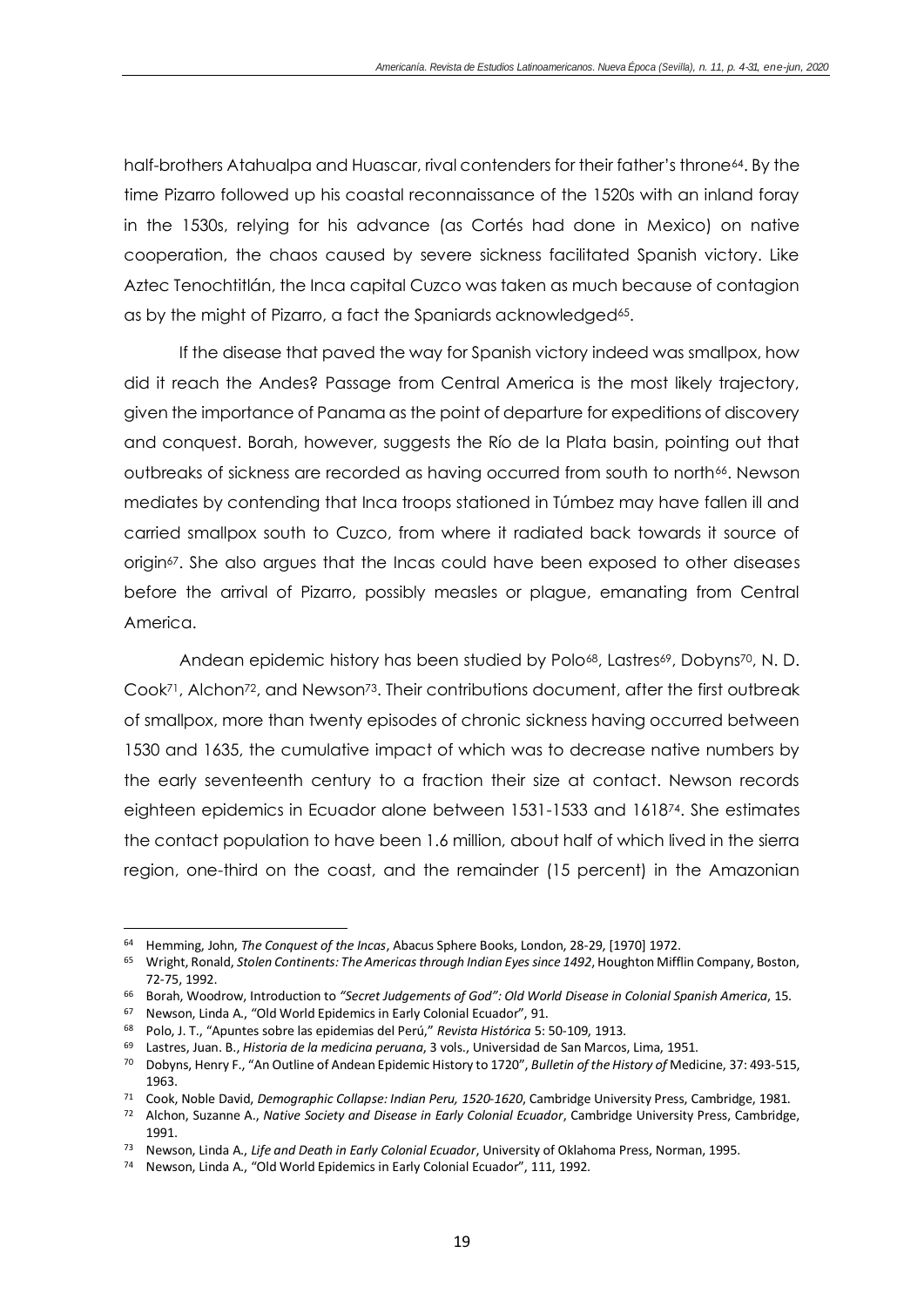lowlands east of the Andes. The native population of the sierra dropped from 838.600 to 164.529 during the sixteenth century, a fall of 80.4 percent. Newson computes a decline of 95.3 percent for the coast, from between 546.828 and 571.828 to 26.49175. As with the etiology of COVID-19, her findings, like those of Cook<sup>76</sup>, stress regional differences as well as variations within a region, reflecting cultural and environmental conditions that are area-specific or place-specific, factors not taken into enough consideration before.

The seminal work of N. D. Cook warrants close attention<sup>77</sup>. He deploys six different methods to estimate what the contact population of "*Indian Peru*" may have been. An ecological model based on "*carrying capacity*" produces a figure of 13.3 million. Archaeological data, reflecting the less-developed state of the field compared to Mexico, Cook considers too deficient for any kind of calculation beyond those that are site-specific – and even those, he notes, should be treated cautiously: excavations at Chan Chan, for instance, yield estimates of a range of occupants from 25.000 to 200.000. Depopulation ratio models, which Cook believes to be unreliable because of problems of statistical sampling78, produce a wide range of estimates: Rowe calculates 6 million79, Wachtel 10 million80, Smith 12 million81, and Dobyns 37.5 million82, all of which encompass the central Andes (Ecuador, Peru, Bolivia). Models pertaining to political and social structure83, an "*idealized concept*" with "*little basis in fact*", furnish a range of 16 million to 32 million. Census projection models, described by Cook as "*one of the most promising avenues of approach*"84, give a minimum estimate of 3.9 million and a maximum of 14.2 million, upper and lower limits he asserts "*to be valid*". His enthusiasm for this procedure, however, does not extend to Shea<sup>85</sup>, whose estimate of 2 million to

<sup>75</sup> Newson, Linda A., *Life and Death in Early Colonial Ecuador*, 338-40, 1995.

<sup>76</sup> Cook, Noble David, *Demographic Collapse: Indian Peru, 1520-1620*, Cambridge University Press, Cambridge, 1981.

<sup>77</sup> Ibid.

<sup>&</sup>lt;sup>78</sup> Ibid., 109.

<sup>79</sup> Rowe, John H. 1946, "Inca Culture at the Time of the Spanish Conquest". In *Handbook of South American Indians*, edited by Julian H. Steward, Bureau of American Ethnology, Washington, vol. 2, 183-330, 1946.

<sup>80</sup> Wachtel, Nathan, *Vision of the Vanquished: The Spanish Conquest of Peru through Indian Eyes*, *1530-1570*. Translated by Ben and Siân Reynolds, Sussex: Harvester Press, Sussex, 1977.

<sup>81</sup> Smith, Clifford T., "Depopulation of the Central Andes in the Sixteenth Century", *Current Anthropology*, 11: 453-64, 1970.

<sup>82</sup> Dobyns, Henry F., "Estimating Aboriginal American Populations: An Appraisal of Techniques with a New Hemispheric Estimate", *Current Anthropology*, 7: 395-449, 1966.

<sup>83</sup> Means, Philip A., *Ancien*t *Civilizations of the Andes*, Charles Scribner's Sons, New York, 1931; Means, Philip A., *Fall of the Inca Empire and Spanish Rule in Peru, 1530-1720*, Charles Scribner's Sons, New York, 1932.

<sup>84</sup> Cook, Noble David, *Demographic Collapse: Indian Peru*, 109-10, 1981.

<sup>85</sup> Shea, Daniel E., "A Defense of Small Population Estimates for the Central Andes in 1520". In *The Native Population of the Americas in 1492*, edited by William M. Denevan, University of Wisconsin Press, Madison, 157-80, 1976.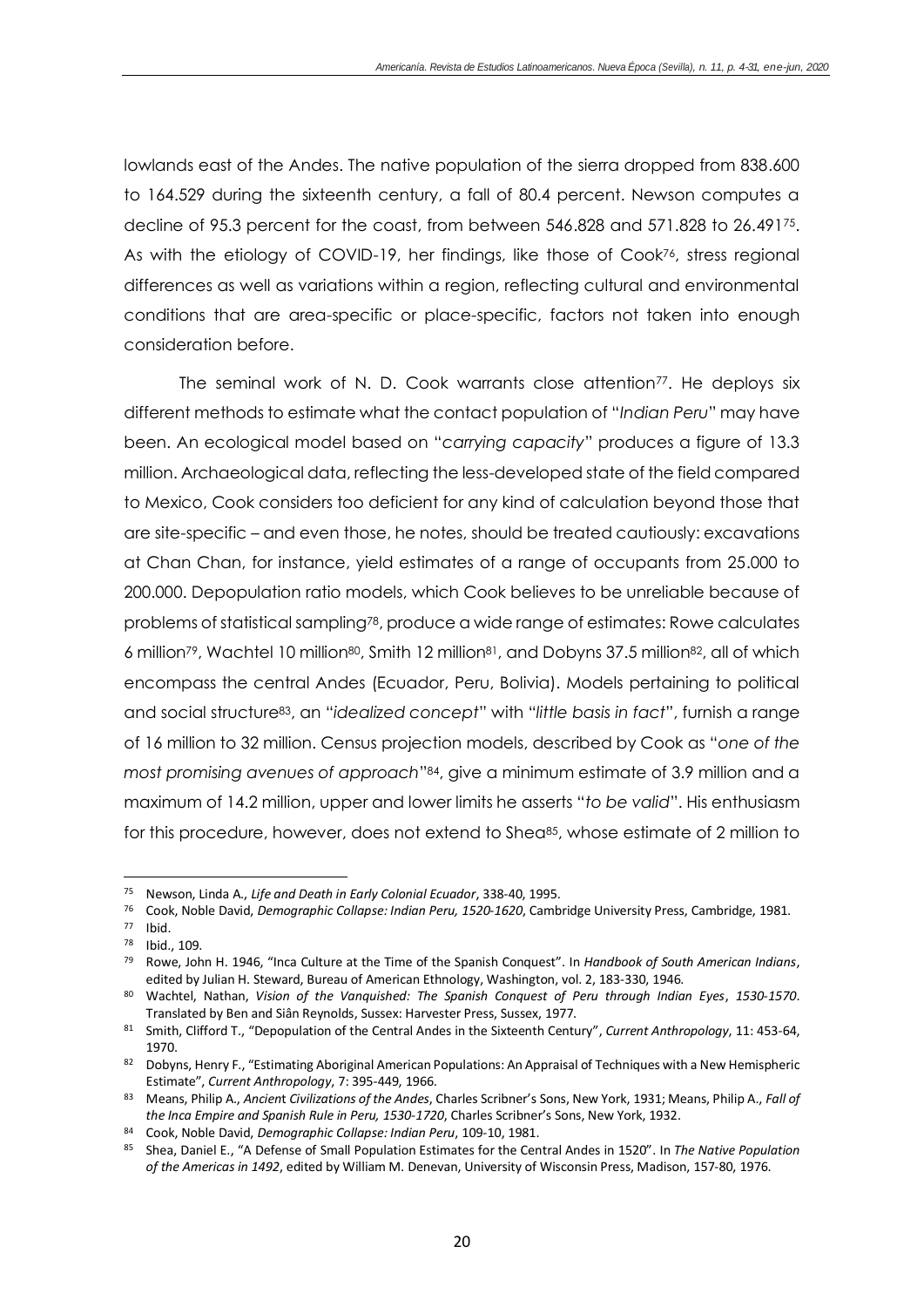2.9 million he rejects on the grounds of insufficient data and the erroneous supposition "*that the rate of decline prior to 1581 paralleled the rate following that date*"86.

Methodologically, perhaps the most novel of Cook's six procedures is his deployment of disease mortality models, whereby death rates known to have occurred during certain epidemics are applied, with appropriate modification, outbreak by outbreak to the disease chronology established for Peru. Working from a "*calculated base*" of 671.505 in 1620, Cook reckons the "*maximal population*" a century before at 3.243.985. His calculations are episode-specific: 30 to 50 percent mortality during the first outbreak of smallpox; 25 to 30 percent mortality when smallpox and measles appear jointly, as they did in the murderous epidemic of 1585 to 1591, along with mumps, influenza and typhus. The model overlooks key variables – differential mortality, age-specific mortality, physiological adaptation – but offers reasonable ground for estimation, provided (of course) that diagnoses have been made with some degree of confidence.

Cook then steps back from the preponderance of numbers to propose a figure of 9 million for the population of Peru on the eve of Spanish conquest<sup>87</sup>, a figure that straddles a range of estimates from 4 million to 15 million. "*Although [a] choice of 9 million may appear to be arbitrary*", he muses, "*it is made after careful weighing of the evidence, rather than being purely an act of faith*". For the Inca Empire as a whole, Roberts reports Cook as favouring a contact estimate of 14 million<sup>88</sup>, which means he reckons that some 5 million lived under Inca rule in Colombia, Ecuador, Bolivia, Argentina, and Chile. A century later the heirs of the Incas in Peru are thought to have numbered 600.000. An overall decline of 93 percent "*almost completely wiped out*" those living along the Pacific coast, as was also the case in Ecuador, leaving the high Andes the redoubt of Indigenous survival in both countries.

# **Brazil**

Pedro Álvares Cabral is the Portuguese equivalent of Columbus. Allegedly, the fleet he captained was blown off course as it sailed from Lisbon to round the Cape of Good Hope, at the southern tip of Africa, en route to India. Landfall on the coast of

<sup>86</sup> Cook, Noble David, *Demographic Collapse: Indian Peru*, 95, 1981.

<sup>87</sup> Cook, Noble David, *Demographic Collapse: Indian Peru*, 113-14, 1981.

<sup>88</sup> Roberts, Leslie, "Disease and Death in the New World", *Science* 246: 1245-47, 1989.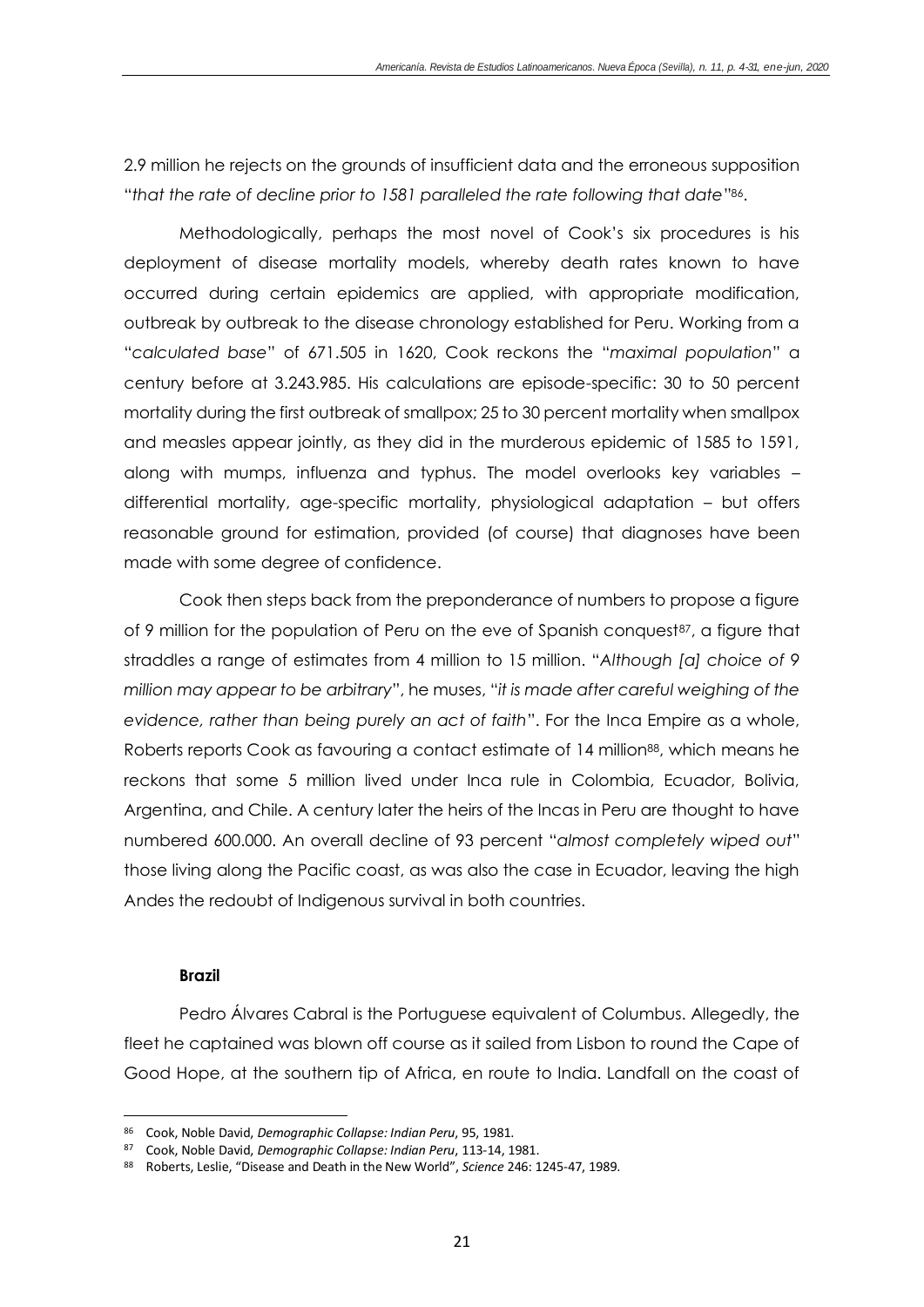Brazil on April 22, 1500, inadvertent or otherwise, thereafter meant that Portugal would penetrate South America from an Atlantic seaboard while Spain moved into the heart of the continent from the opposite direction, that of the Pacific. The two imperial powers disputed territorial ownership even before either had any sense of the enormity of the Amazon interior, which the Portuguese laid claim to in forays from the east despite a Spaniard, Francisco de Orellana, being the first to navigate the mighty river downstream from the west in 1542.

Prior to the European invasion, as many as 8 million to 10 million people may have inhabited Greater Amazonia, a figure some scholars would reduce by half or more89. The nature of Indigenous societies and their response to foreign sorties was a decisive factor in determining survival. Sedentary populations under Spanish domination adapted to the advent of strangers by having epidemics that accompanied or arrived ahead of them become endemic, meaning that introduced infections (the lethal likes of smallpox and measles but also mumps, typhus, influenza, and whooping cough) over time became part of the Amerindian disease pool, affording the benefits of some kind of immunity. This was not the case in Portuguese domains, where less sedentary groups fled assault and enslavement for the refuge of the forest. There, in remote reaches of what would eventually be Brazil, native communities were sheltered from sickness until the frontier of European expansion caught up with them. In 2020, the remaining relatives of entire peoples wiped out in the sixteenth through twentieth centuries – today fewer than 1 million of Brazil's population of 210 million is Indigenous – are faced with the same threat from COVID-19 as their ancestors were in 1500.

# **Continental and Global Perspectives**

Hemispheric estimates of Amerindian numbers at European contact, not surpringly, are as disparate as the sub-continental components alluded to above.

<sup>89</sup> Denevan (Denevan, Willam M., "Estimating Amazonian Indian Numbers in 1492", *Journal of Latin American Geography*, 13, 2: 207-221, 215, 2014) advances the estimate of 8 million to 10 million. Newson (Newson, Linda A., "The Population of the Amazon Basin in 1492: A View from the Ecuadorian Headwaters", *Transactions of the Institute of British Geographers*, New Series 21: 5-26, 1996) favours 5.46 million, Hemming (Hemming, John, *Red Gold: The Conquest of the Brazilian Indians*, *1500-1760*, Macmillan, London, 1995) 3.24 million, and Meggers (Meggers, Betty J., "Prehistoric Population Density in the Amazon Basin", *Disease and Demography in the Americas*, edited by John W. Verano and Douglas H. Ubelaker, Smithsonian Institution, Washington, D. C., 197-205, 1992) 1.5 million to 2 million.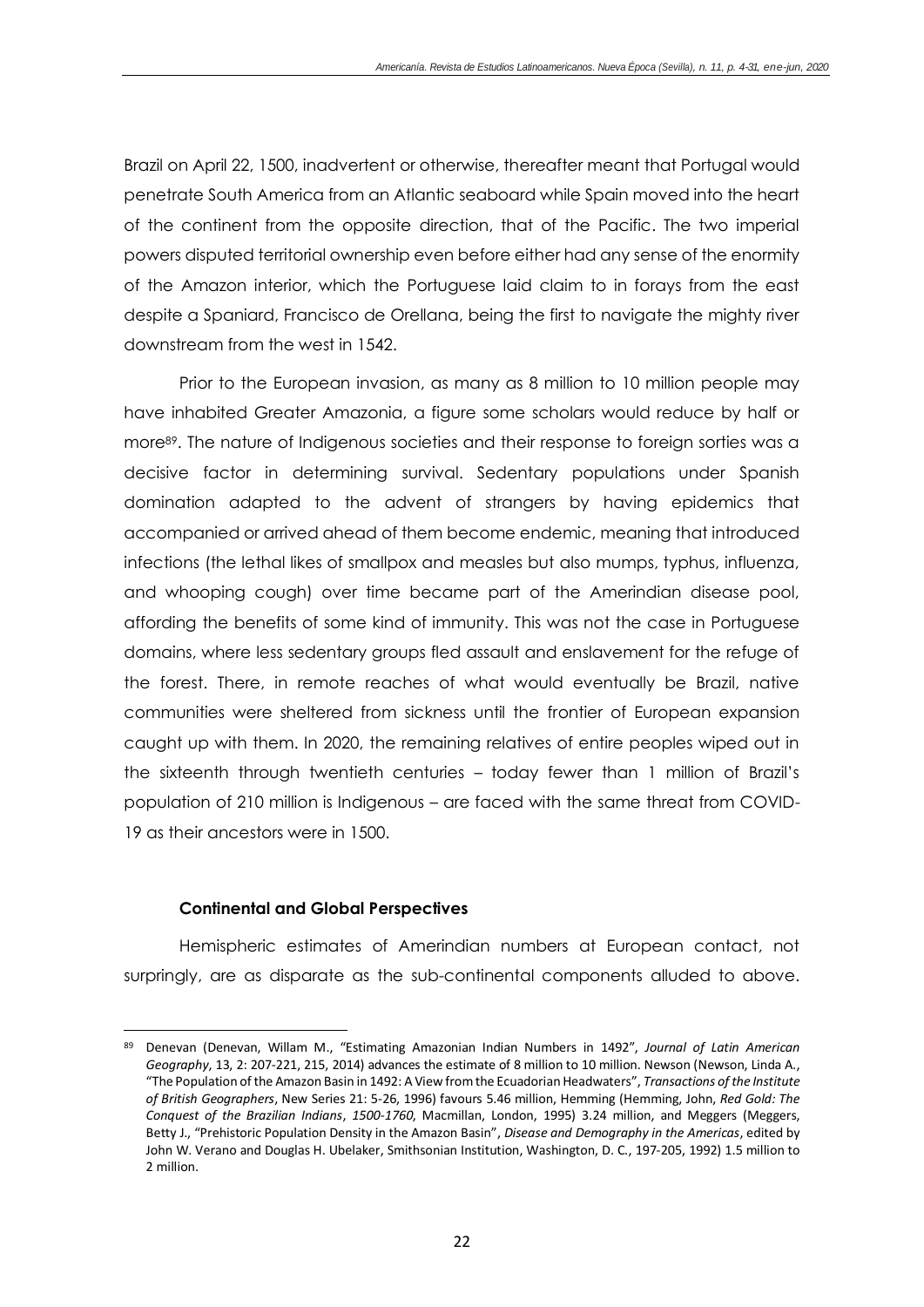Borah champions upwards of 100 million<sup>90</sup>, an estimate that echoes the 90 million to 113 million of Dobyns<sup>91</sup>, both in stark contrast to the 8.4 million of Kroeber<sup>92</sup>, the 13.4 million of Rosenblat<sup>93</sup>, and the 15.5 million of Steward<sup>94</sup>. Perhaps the most judicious assessment to date has been made by Denevan95, who considers his estimate of 53.9 million "*conservative*" (personal communication). Koch, Brierley, Maslin, and Lewis propose 60.5 million, mid-way between their range of 44.8 million to 78.2 million96. The great French scholar Pierre Chaunu believed that an Amerindian population that constituted 20 percent of all humankind in 1490 within a century had been levelled to 3 percent<sup>97</sup>.

We will never know how many Native Americans died in the aftermath of Columbus, but fatalities of 55 million to 60 million or more cannot be ruled out<sup>98</sup>. While the turmoil of war and post-conquest exploitation abhorrent in the extreme took an immense toll, disease outbreaks are the most plausible explanation for the extent and severity of Indigenous demise. In terms of historical parallels, the Black Death (bubonic plague) that stalked Europe between 1346 and 1353 is reckoned to have killed an estimated 50 million99, the Spanish Flu (H1N1 virus) between August 1918 and March 1919 upwards of 25 million<sup>100</sup>. World War I eliminated an estimated 40 million, World War II an estimated 60 million<sup>101</sup>.

COVID-19 caught the world off-guard, and we are paying a high price for our negligence and complacency. Its speed of diffusion, literally, is breathtaking. That an

<sup>90</sup> Borah, Woodrow, "Renaissance Europe and the Population of America", *Revista de Historia*, 105: 47-61, 1976.

<sup>91</sup> Dobyns, Henry F., "Estimating Aboriginal American Populations...", 1966.

<sup>92</sup> Kroeber, Alfred L., *Cultural and Natural Areas of Native North America*, University of California Publications in American Archaeology and Ethnology, University of California Press, Berkeley, 38, 1939.

<sup>93</sup> Rosenblat, Ángel, *La población indígena y el mestizaje en América*, 2 vols., Editorial Nova, Buenos Aires, 1954.

<sup>94</sup> Steward, Julian H., "The Native Population of South America", *Handbook of South American Indians*, Bureau of Indian Ethnology, Washington, vol. 5: 655-68, 1949.

<sup>95</sup> Denevan, William M., ed., *The Native Population of the Americas in 1492*, Second Edition, University of Wisconsin Press, Madison, [1976] 1992.

<sup>96</sup> Koch, Alexander, Chris Brierley, Mark M. Maslin, and Simon L. Lewis, "Earth System Impacts of the European Arrival and Great Dying in the Americas after 1492", *Quaternary Science Reviews*, 207: 13-36, 2019.

<sup>97</sup> Chaunu, Pierre, *Conquête et Exploitation des Nouveaux Mondes* (*XVI Siècle*), Presses Universitaires de France, Paris, 1969.

<sup>98</sup> Denevan (personal communication, 10 April 2020) concurs. So too do Koch et al. (Koch, Alexander, Chris Brierley, Mark M. Maslin, and Simon L. Lewis, "Earth System Impacts…", 2019), whose "great dying" estimate of 54.5 million is the mid-point between a low of 39 million and a high of 72.4 million.

<sup>99</sup> Benedictow, Ole J., *The Black Death, 1346-1353: The Complete History*, The Boydell Press, Woodbridge, Suffolk, 2004.

<sup>100</sup> Crosby, Alfred W., *America's Forgotten Pandemic: The Infuenza of 1918*, Cambridge University Press, Cambridge, 1989.

<sup>101</sup> (Internet Archive n. d.)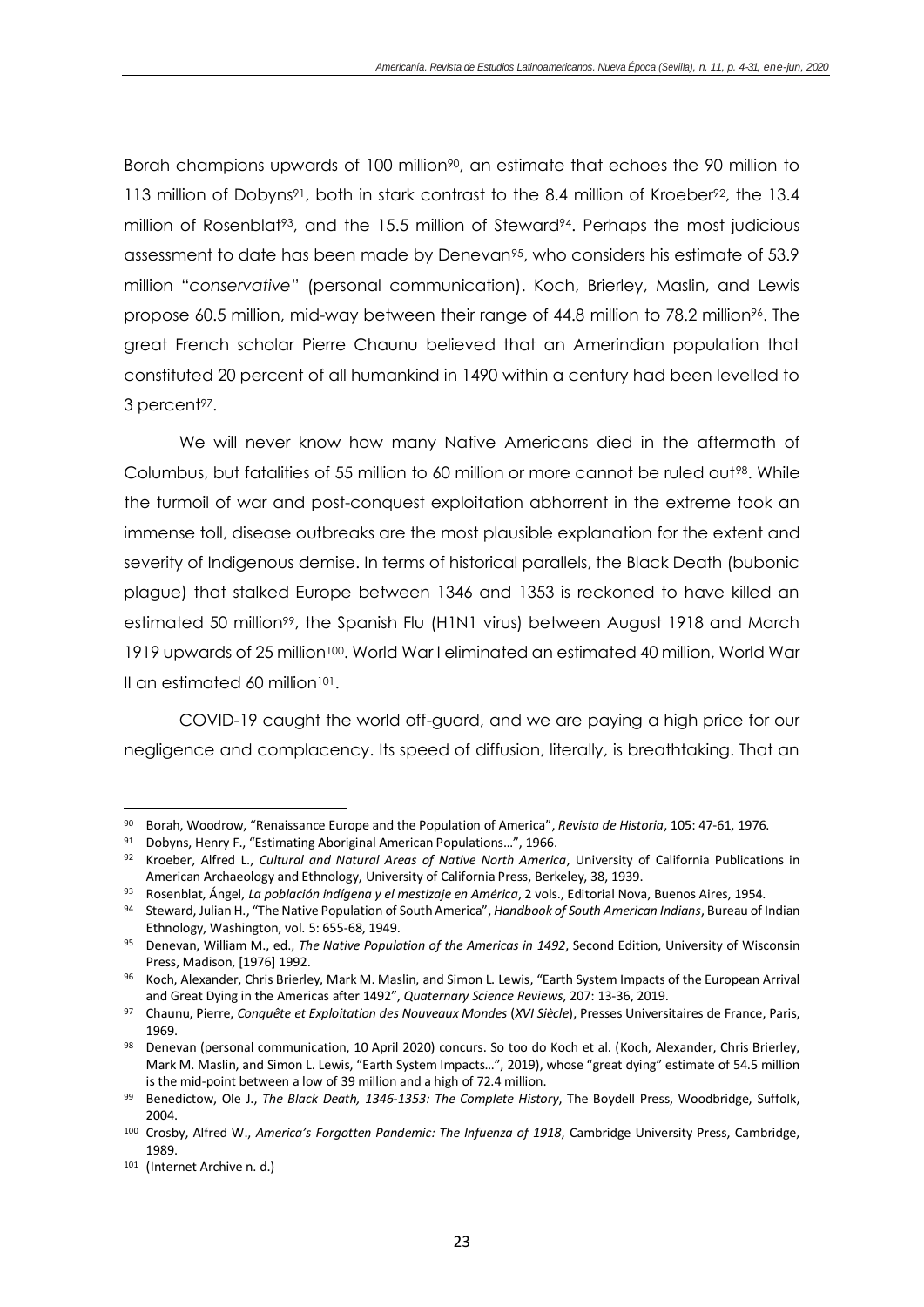outbreak of disease could cause such calamity, and so endanger the human condition, after we have deluded ourselves for so long that *Homo sapiens* controls all, shakes us to our foundations. The incredulity of Las Casas, contemplating the destruction of the Indies in the early sixteenth century, resembles ours, half a millennium on. "*Who, among those born in the centuries to come*", the bishop asked, "*will believe this?*" He then allowed himself: "*Even to me, who is writing it down, who saw it, and who knows most of it, it now seems to me that it was not possible*"102.

We are much better placed to survive now than we were in 1492. Our improved knowledge of the scourge of disease, how it flares up and spreads, how best to combat it, will see us prevail. Ironically, though, just as divine ruling was thought to be the cause back then – "*secret judgments of God*"103, according to one cleric in 1582 – so throughout Latin America the call to heaven above is still voiced for solace if not salvation: Easter Sunday 2020 was celebrated by prayers to Our Lady of Guadalupe, asking her for health and intervention to end to the pandemic104. The ravages of COVID-19 are of alarming concern, increasingly so as the pandemic racks Latin America and its most vulnerable, Indigenous peoples among them. With applied medical advances and humanitarian efforts, however, after the disease has run its course it is unlikely that mortality related to it will approximate that of the Amerindian holocaust of five centuries ago.

#### *Acknowledgments*

*Grappling with the issues raised here has been formative ever since my years as a graduate student at the University of Alberta in the 1970s. Postdoctoral trajectories in the 1980s saw me expand my*  spatial interest in the subject beyond Mexico and Guatemala, including a research foray to Brazil. *Residency as a visiting scholar at the University of California at Berkeley (UCB) during fall term 1985* 

<sup>102</sup> Las Casas, Bartolomé de, *Obras escogidas de Fray Bartolomé de las Casas*, Ediciones Atlas, Madrid, vol. 2: 106, 1957-61.

<sup>103</sup> Writing to the Council of the Indies on November 5, 1582 – see Lovell, W. George. [1992], "Disease and Depopulation in Early Colonial Guatemala", in *"Secret Judgments of God"*: *Old World Disease in Colonial Spanish America,* edited by Noble David Cook and W. George Lovell, University of Oklahoma Press, Norman, 49-83, 75-78, 2001 for elaboration and archival provenance – the Dean of the Cathedral of Guatemala, Pedro de Liévano, reflected: "What causes the Indians to die and to diminish in number are secret judgments of God beyond the reach of man. But what this witness has observed during the time he has spent in these parts is that from the province of Mexico have come three or four pestilences, on account of which the country has been greatly depopulated."

<sup>104</sup> Ironically, too, because of fears that COVID-19 would be spread by their continuing to be undertaken, Roberts (2020) reports that mass vaccination drives against a host of diseases, including cholera, measles, meningitis, polio, and yellow fever, have been suspended in many countries alas still plagued by them. "A devil's choice" is how Seth Berkley, the head of Vaccine Alliance, a global health organization, deemed the dilemma.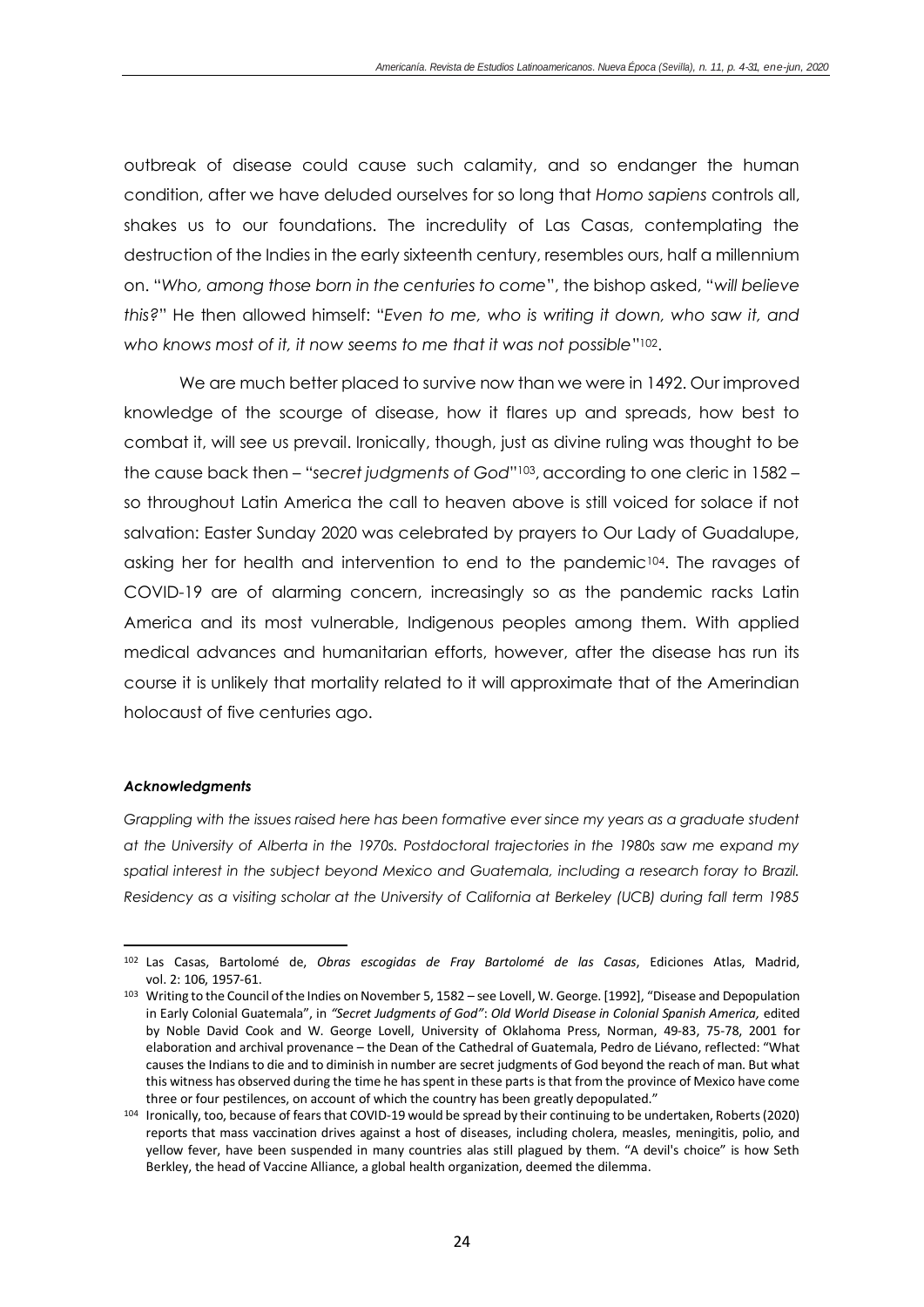*was a pivotal experience. There, where the great Carl Sauer (1889-1975) shook things up after his arrival in 1923, I benefited from association with three of his distinguished Berkeley colleagues – Woodrow Borah (1912-1999), James J. Parsons (1915-1997), and John H. Rowe (1918-2004). I also profited from sitting in on a seminar on historical demography offered by Massimo Livi Bacci, himself then also at UCB as a visiting scholar. An invitation to participate in a conference at the Newberry Library in Chicago, organized by the inimitable Henry F. Dobyns (1925-2009), allowed me not only to interact with a pioneer in the field but also to strike a partnership with Noble David Cook, with whom I have co-edited two books dealing with the ravages of Old World disease on Indigenous peoples in colonial Spanish America (Cook and Lovell [1992] 2001; Cook and Lovell 2000). My research has been*  funded over the years by several agencies, sustained most of all by the financial assistance of the Killam Program of the Canada Council and the Social Sciences and Humanities Research Council of *Canada. Teaching for forty years at Queen's University in Canada, and for a quarter-century in Spain either at the Universidad Internacional de Andalucía in La Rábida or the Universidad Pablo de Olavide (UPO) in Seville, have been immensely rewarding. Affiliation with both institutions has enabled me to distil research findings into the courses I teach, at undergraduate and graduate level, to generations of students, from whom I learn immensely.* 

*"Columbus and COVID-19" had a previous iteration, long before the global pandemic was ever imagined, as "Heavy Shadows and Black Night," a piece solicited by Karl W. Butzer (1934-2016) for an edition of the Annals of the Association of American Geographers (1992) to mark the Columbus quincentenary. Its enhanced present form I owe to the prodding of my UPO colleagues, Juan Marchena Fernández and Tristan Platt, and the critical eye of William M. Denevan. The equally critical eye and copy-editing prowess of Maureen McCallum Garvie run throughout. To those four, and a litany of unnamed but much-appreciated others, I extend my most grateful thanks.* 

Aceptado para publicación: 18/04/20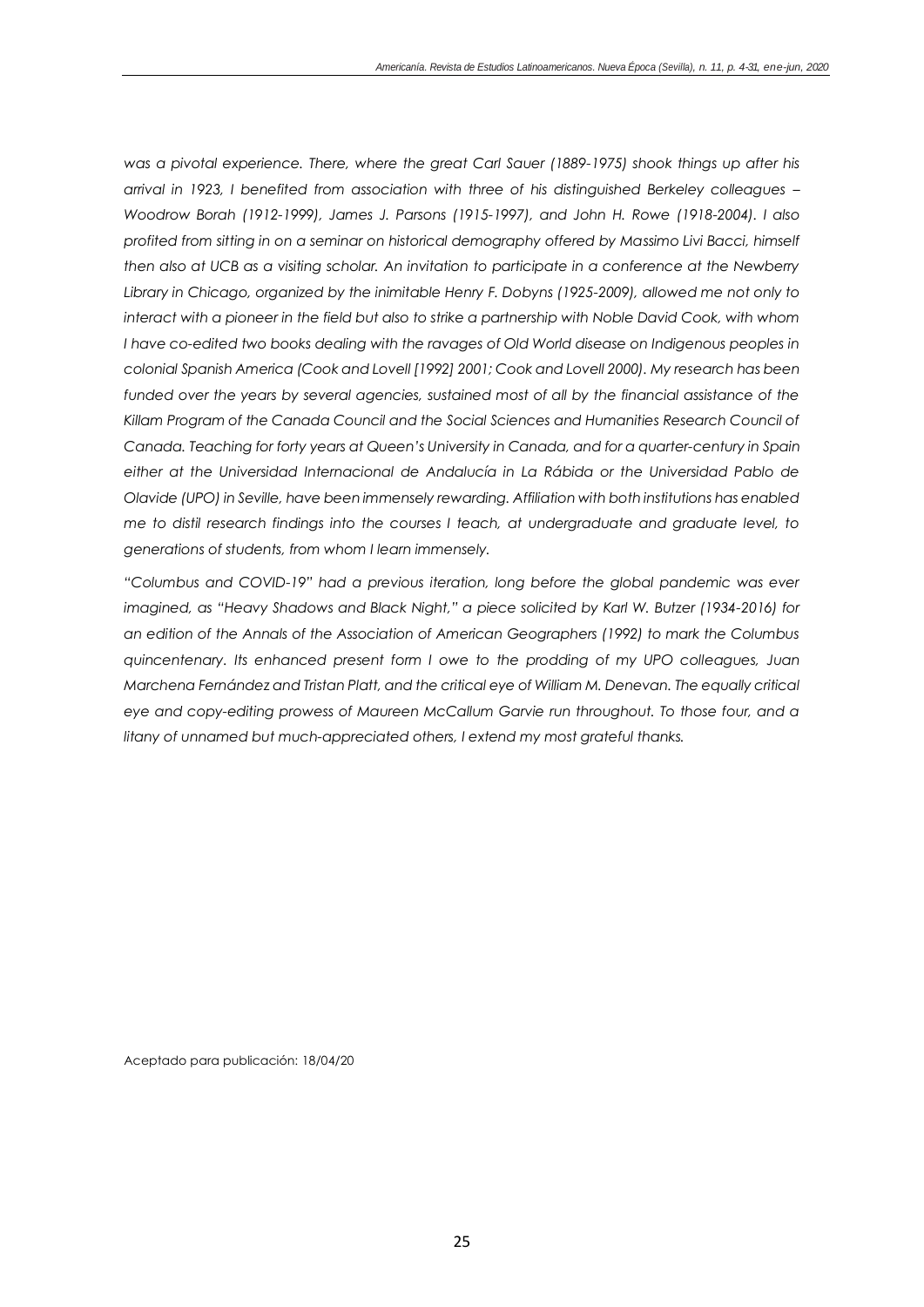# **Referencias bibliográficas**

- Alchon, Suzanne A., *Native Society and Disease in Early Colonial Ecuador*, Cambridge University Press, Cambridge, 1991.
- Amigo, Ignacio, "For Brazil's Indigenous Communities, Pandemic Revives Memories of Earlier Plagues", *Science*, April 15, 2020.
- Benedictow, Ole J., *The Black Death, 1346-1353: The Complete History*, The Boydell Press, Woodbridge, Suffolk, 2004.
- Borah, Woodrow, "Renaissance Europe and the Population of America", *Revista de Historia*, 105: 47-61, 1976.
- Borah, Woodrow, Introduction to *"Secret Judgments of God": Old World Disease in Colonial Spanish America*, edited by Noble David Cook and W. George Lovell, University of Oklahoma Press, Norman, 3-19, 1992.
- Borah, Woodrow and Sherburne F. Cook, "The Aboriginal Population of Central Mexico on the Eve of the Spanish Conquest", *Ibero-Americana*, University of California Press, Berkeley, 45, 1963.
- Chaunu, Pierre, *Conquête et Exploitation des Nouveaux Mondes* (*XVI Siècle*), Presses Universitaires de France, Paris, 1969.
- Clendinnen, Inga, *Ambivalent Conquests: Maya and Spaniard in Yucatan, 1517-1570*, Cambridge University Press, New York, 1987.
- Cook, Noble David, *Demographic Collapse: Indian Peru, 1520-1620*, Cambridge University Press, Cambridge, 1981.
- Cook, Noble David and W. George Lovell, eds. [1992], *"Secret Judgments of God": Old World Disease in Colonial Spanish* America, University of Oklahoma Press, Norman, 2001.
- Cook, Noble David, "¿Una primera epidemia americana de viruela en 1493?", *Revista de Indias*, 63: 49-64, 2003.
- Cook, Sherburne F. and Woodrow Borah, *Essays in Population History*. 3 vols., University of California Press, Berkeley, 1971, 1974, 1979.
- Córdova, Efrén, "La encomienda y la desaparición de los indios en las Antillas Mayores", *Caribbean Studies*, 8: 23-49, 1968.
- Crosby, Alfred W., *America's Forgotten Pandemic: The Infuenza of 1918*, Cambridge University Press, Cambridge, 1989.
- Denevan, William M., ed. [1976], *The Native Population of the Americas in 1492*, Second Edition, University of Wisconsin Press, Madison, 1992.
- Denevan, William M., "Carl Sauer and Native American Population Size", *The Geographical Review*, 86: 385-97, 1996.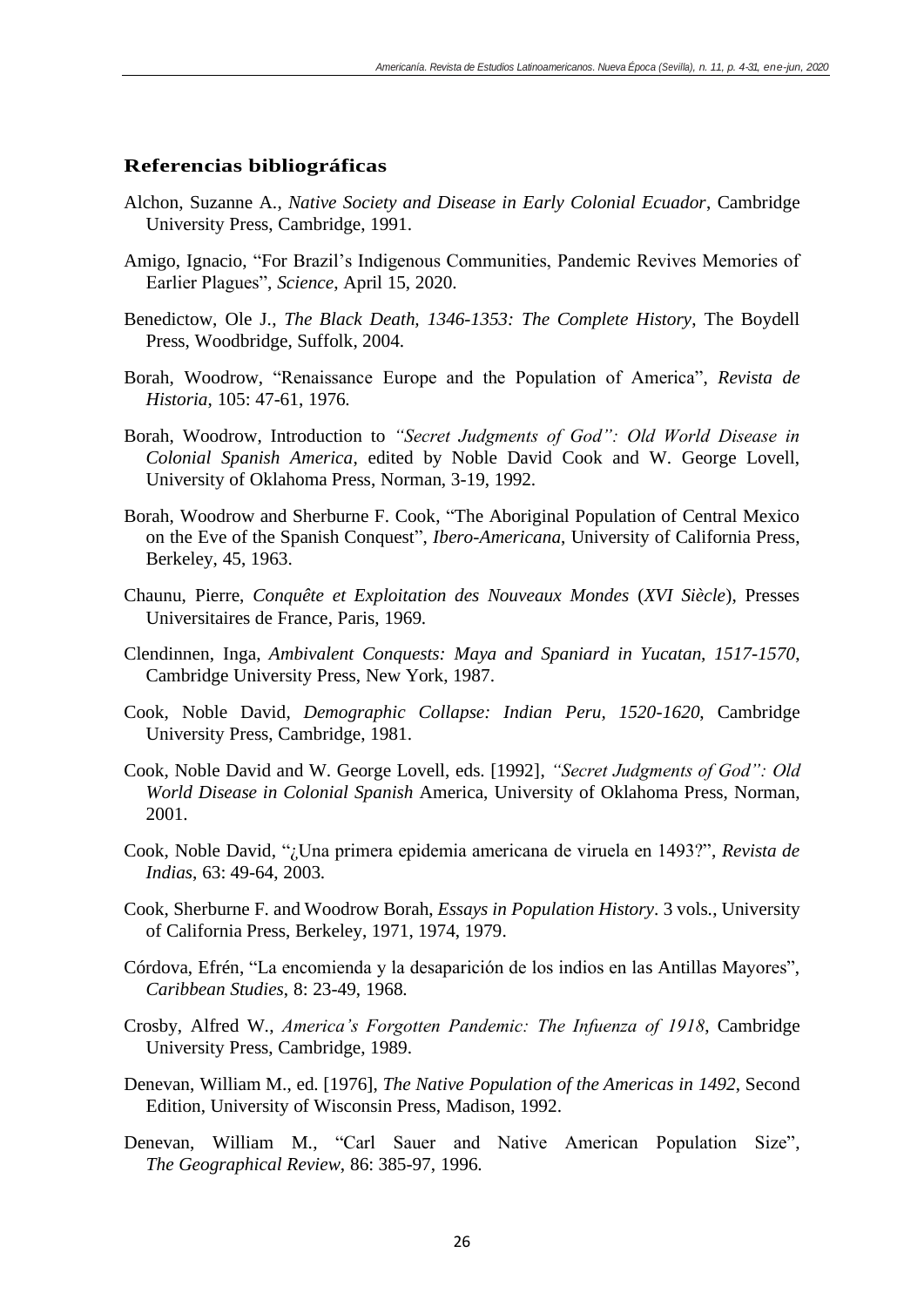- Denevan, Willam M., "Estimating Amazonian Indian Numbers in 1492", *Journal of Latin American Geography*, 13, 2: 207-221, 2014.
- Dobyns, Henry F., "An Outline of Andean Epidemic History to 1720", *Bulletin of the History of Medicine*, 37: 493-515, 1963.
- Dobyns, Henry F., "Estimating Aboriginal American Populations: An Appraisal of Techniques with a New Hemispheric Estimate", *Current Anthropology*, 7: 395-449, 1966.
- Dobyns, Henry F., *Their Number Become Thinned: Native American Population Dynamics in Eastern North America*, University of Tennessee Press, Knoxville, 1983.
- Gerhard, Peter, *The North Frontier of New Spain*, Princeton University Press, Princeton, 1982.
- Gil, Juan and Consuelo Varela (eds.), *Cristóbal Colón: Textos y documentos completos*, Alianza Editorial, Madrid, 1997.
- Guerra, Francisco, "La epidemia americana de influenza en 1493", *Revista de Indias*, 45: 325-47, 1985.
- Hemming, John [1970], *The Conquest of the Incas*, Abacus Sphere Books, London, 1972.
- Hemming, John, *Red Gold: The Conquest of the Brazilian Indians*, *1500-1760*, Macmillan, London, 1995.
- Hemming, John, *People of the Rainforest: The Villas Boas Brothers, Explorers, and Humanitarians of the Amazon*, Hurst & Company, London, 2019.
- Henige, David, "On the Contact Population of Hispaniola: History as Higher Mathematics", *Hispanic American Historical Review*, 58: 217-37, 1978.
- Henige, David, *Numbers from Nowhere*: *The American Indian Contact Population Debate*, University of Oklahoma Press, Norman, 1998.
- Hyland, Sabine, "Writing with Twisted Cords: The Inscriptive Capacity of Andean Khipus", *Current Anthropology*, 58: 412–419, 2017.
- Internet Archive. (n.d.). https://archive.org/.
- Kirchoff, Paul, "Mesoamérica", *Acta Americana*, 1: 92-107, 1943.
- Koch, Alexander, Chris Brierley, Mark M. Maslin, and Simon L. Lewis, "Earth System Impacts of the European Arrival and Great Dying in the Americas after 1492", *Quaternary Science Reviews*, 207: 13-36, 2019.
- Kroeber, Alfred L., "Native American Population", *American Anthropologist*, 36: 1-35, 1934.
- Kroeber, Alfred L., "Cultural and Natural Areas of Native North America", *University of California Publications in American Archaeology and Ethnology*. University of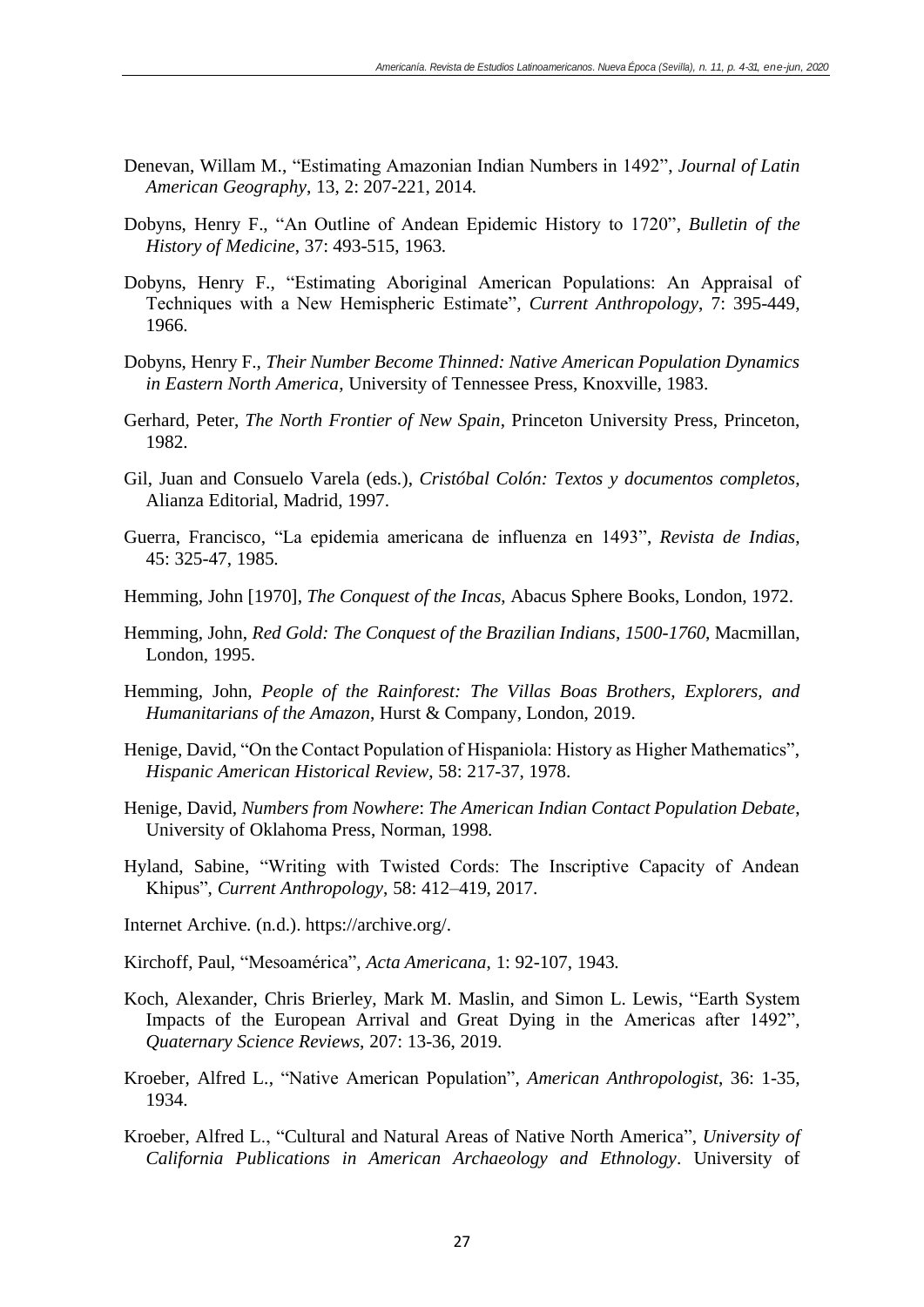California Press, Berkeley, 38, 1939.

- Kuhn, Thomas S., *The Structure of Scientific Revolutions*, University of Chicago Press, Chicago, 1962.
- Las Casas, Bartolomé de, *Obras escogidas de Fray Bartolomé de las Casas*. 5 vols., Ediciones Atlas, Madrid, 1957-61.
- Lastres, Juan. B., *Historia de la medicina peruana*, 3 vols., Universidad de San Marcos, Lima, 1951.
- León-Portilla, Miguel [1962], ed. *The Broken Spears: The Aztec Account of the Conquest of Mexico*, translated by Ángel María Garibay and Lysander Kemp, Beacon Press, Boston, 1992.
- Lipschutz, Alejandro, "La despoblación de los indios después de la conquista", *América Indígena*, 26: 229-47, 1966.
- Livi Bacci, Massimo, "Return to Hispaniola: Reassessing a Demographic Catastrophe", *Hispanic American Historical Review*, 83, 1: 3-51, 2003.
- López Austin, Alfredo, *The Human Body and Ideology: Concepts of the Ancient Nahuas*, 2 vols., translated by Thelma Ortiz de Montellano and Bernard Ortiz de Montellano, University of Utah Press, Salt Lake City, 1988.
- Lovell, W. George, "'Heavy Shadows and Black Night': Disease and Depopulation in Colonial Spanish America", *Annals of the Association of American Geographers*, 82, 3: 426-43, 1992.
- Lovell, W. George [1992], "Disease and Depopulation in Early Colonial Guatemala", *"Secret Judgments of God"*: *Old World Disease in Colonial Spanish America,* edited by Noble David Cook and W. George Lovell, University of Oklahoma Press, Norman, 49-83, 2001.
- Lovell, W. George, Review of David Henige, *Numbers from Nowhere: The American Indian Contact Population Debate* (1998), in *Ethnohistory*, 49: 468-70, 2002.
- Lovell, W. George and Christopher H. Lutz, with Wendy Kramer and William R. Swezey, "*Strange Lands and Different Peoples": Spaniards and Indians in Colonial Guatemala*, University of Oklahoma Press, Norman, 2013.
- Lovell, W. George, Christopher H. Lutz and Wendy Kramer, *Strike Fear in the Land: Pedro de Alvarado and the Conquest of Guatemala, 1520-1541*, University of Oklahoma Press, Norman, 2020.
- Lovell, W. George and William R. Swezey, "The Population of Southern Guatemala at Spanish Contact", *Canadian Journal of Anthropology*, 3, 1: 71-84, 1982.
- MacLeod, Murdo J., *Spanish Central America* : *A Socioeconomic History, 1520-1720*, University of California Press, Berkeley, 1973.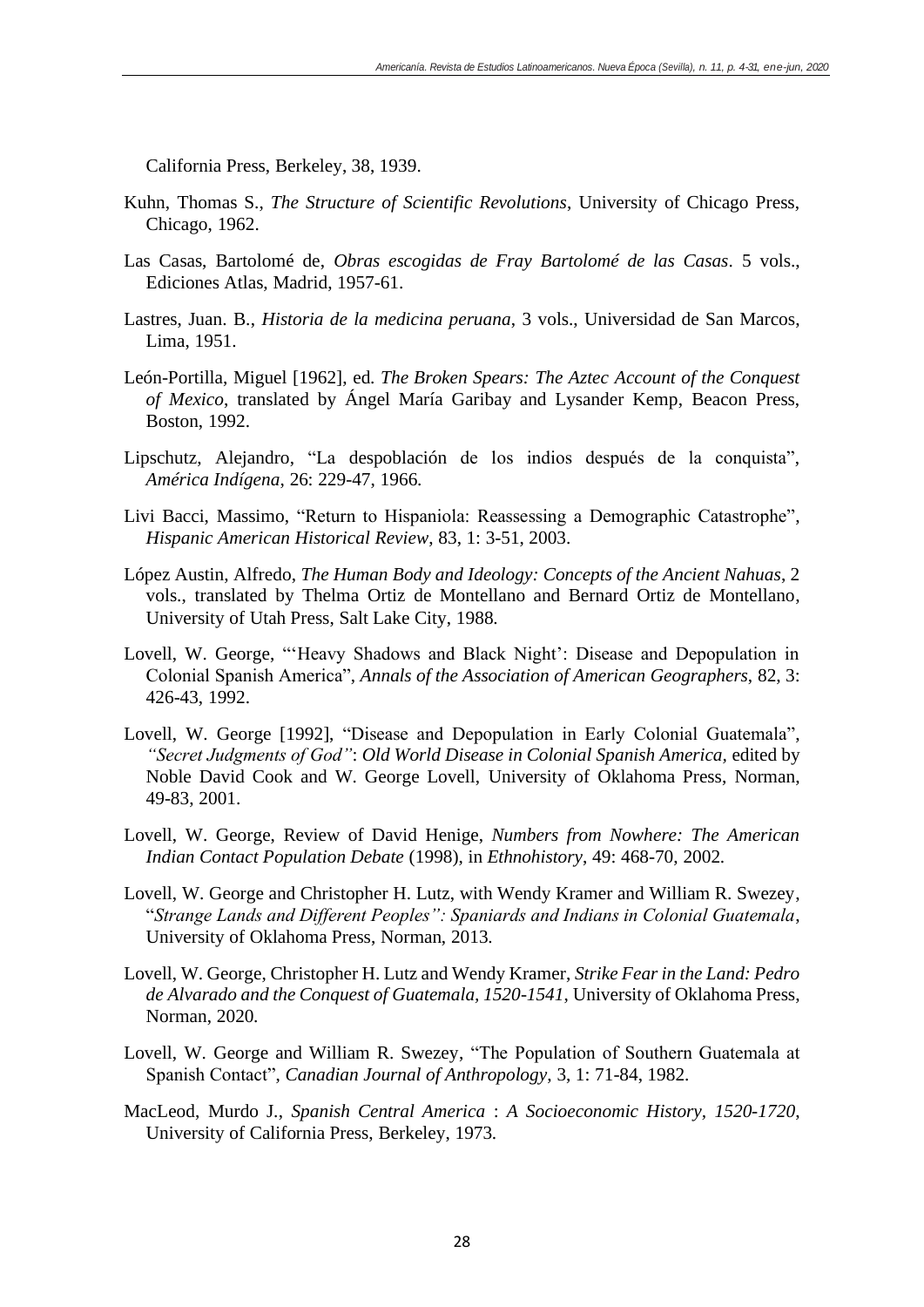- Means, Philip A., *Ancient Civilizations of the Andes*, Charles Scribner's Sons, New York, 1931.
- Means, Philip A., *Fall of the Inca Empire and Spanish Rule in Peru, 1530-1720*, Charles Scribner's Sons, New York, 1932.
- Meggers, Betty J., "Prehistoric Population Density in the Amazon Basin", *Disease and Demography in the Americas*, edited by John W. Verano and Douglas H. Ubelaker, Smithsonian Institution, Washington, D. C., 197-205, 1992.
- Moya Pons, Frank, *La Española en el siglo XVI, 1493-1522*, Universidad Católica Madre y Maestra, Santo Domingo, 1971.
- Moya Pons, Frank, *Después de Colón*: *Trabajo, sociedad y política en la economía del oro*, Alianza Editorial, Madrid, 1987.
- Moya Pons, Frank and Rosario Flores Paz (eds.), *Los taínos en 1492: El debate demográfico*, Editora Búho, Santo Domingo, 2013.
- Murra, John, "Andean Societies before 1532", *The Cambridge History of Latin America*, vol. 1, edited by Leslie Bethell, Cambridge University Press, Cambridge, 59-90, 1984.
- Newson, Linda A., "Old World Epidemics in Early Colonial Ecuador", *"Secret Judgments of God"*: *Old World Disease in Colonial Spanish America,* edited by Noble David Cook and W. George Lovell, University of Oklahoma Press, Norman, 84-112, 1992.
- Newson, Linda A., *Life and Death in Early Colonial Ecuador*, University of Oklahoma Press, Norman, 1995.
- Newson, Linda A., "The Population of the Amazon Basin in 1492: A View from the Ecuadorian Headwaters", *Transactions of the Institute of British Geographers*, New Series 21: 5-26, 1996.
- Prem, Hanns J., "Disease Outbreaks in Central Mexico in the Sixteenth Century", *"Secret Judgments of God"*: *Old World Disease in Colonial Spanish America,* edited by Noble David Cook and W. George Lovell, University of Oklahoma Press, Norman, 20-48, 1992.
- Recinos, Adrián and Delia Goetz (eds. and trans.), *The Annals of the Cakchiquels*, University of Oklahoma Press, Norman, 1953.
- Reff, Daniel T., *Disease, Depopulation, and Culture Change in Northwestern New Spain, 1518-1764*, University of Utah Press, Salt Lake City, 1991.
- Restall, Matthew, *When Montezuma Met Cortés*: *The True Story of the Meeting that Changed History*, Ecco Press, New York, 2018.
- Roberts, Leslie, "Disease and Death in the New World", *Science*, 246: 1245-47, 1989.
- Roberts, Leslie, "Pandemic Brings Mass Vaccinations to a Halt", *Science*, 368: 116-17, 2020.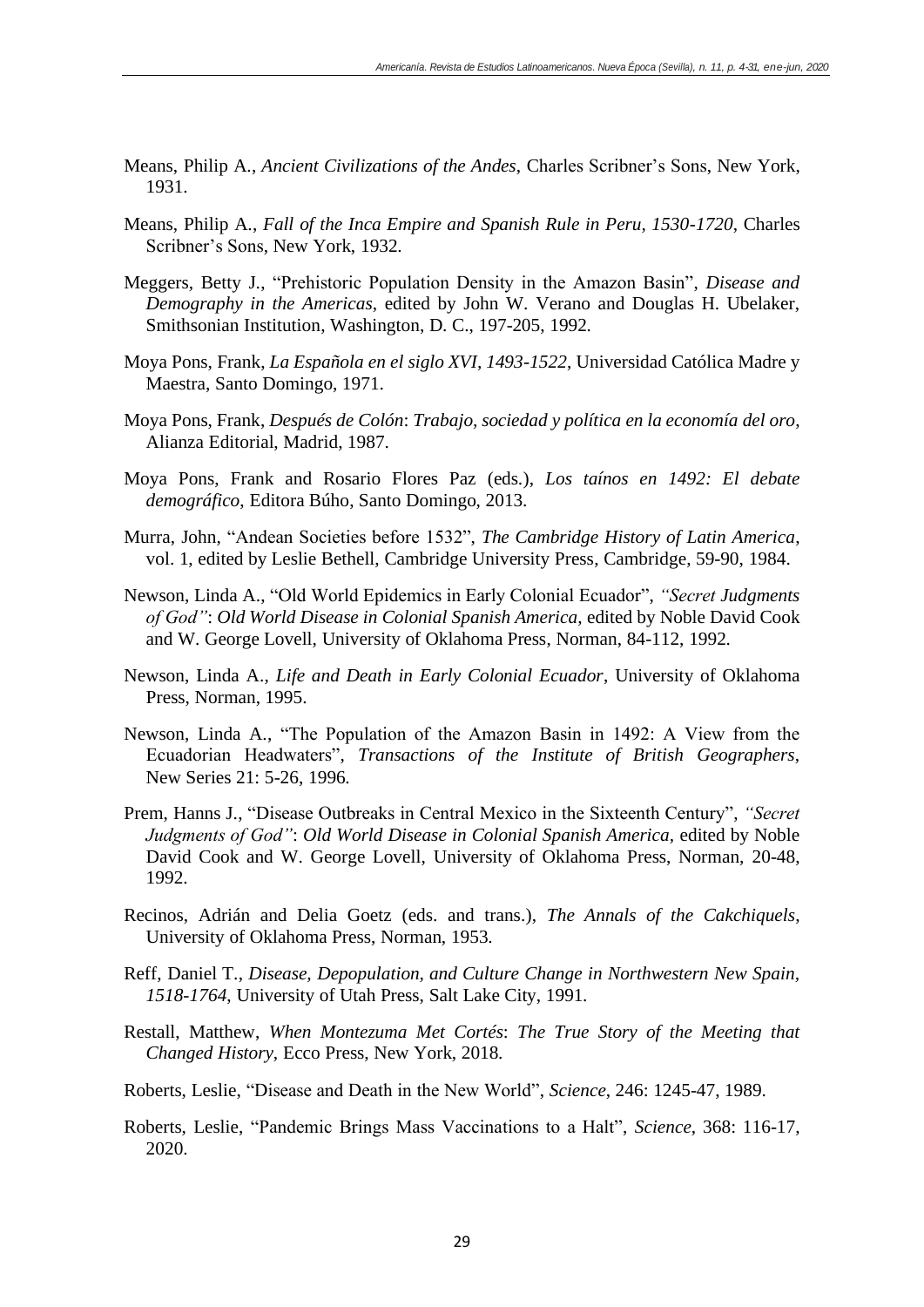- Rosenblat, Ángel, *La población indígena y el mestizaje en América*, 2 vols., Editorial Nova, Buenos Aires, 1954
- Rowe, John H., "Inca Culture at the Time of the Spanish Conquest", *Handbook of South American Indians*, edited by Julian H. Steward, vol. 2, 183-330. Washington: Bureau of American Ethnology, 1946.
- Roys, Ralph L., *The Book of Chilam Balam of Chumayel*, Carnegie Institution, Washington D. C., 1933.
- Salomon, Frank, *The Cord Keepers: Khipus and Cultural Life in a Peruvian Village*, Duke University Press, Durham, 2004.
- Sanders, William T., "The Population of the Central Mexican Symbiotic Region, the Basin of Mexico, and the Teotihuacán Valley in the Sixteenth Century", *The Native Population of the Americas in 1492*, edited by William M. Denevan, University of Wisconsin Press, Madison, 85-150, 1976.
- Sanders, William T and Barbara Price, *Mesoamerica: The Evolution of a Civilization*, Random House, New York, 1968.
- Sauer, Carl O. and Donald Brand, "Aztatlán: Prehistoric Mexican Frontier on the Pacific Coast", *Ibero-Americana*, University of California Press, Berkeley, 1, 1932.
- Sauer, Carl O., "Aboriginal Population of Northwestern Mexico", *Ibero-Americana*, University of California Press, Berkeley, 10, 1935.
- Sauer, Carl O., *The Early Spanish Main*, University of California Press, Berkeley, 1966.
- Shea, Daniel E., "A Defense of Small Population Estimates for the Central Andes in 1520", *The Native Population of the Americas in 1492*, edited by William M. Denevan, University of Wisconsin Press, Madison, 157-80, 1976.
- Slicher van Bath, B. H., "The Calculation of the Population of New Spain*", Boletín de Estudios Latinoamericanos y del Caribe*, 24: 67-95, 1978.
- Smith, Clifford T., "Depopulation of the Central Andes in the Sixteenth Century", *Current Anthropology*, 11: 453-64, 1970.
- Solano, Francisco de, *Los mayas del siglo XVIII*, Ediciones Cultura Hispánica, Madrid, 1974.
- Steward, Julian H., "The Native Population of South America", *Handbook of South American Indians*, Bureau of Indian Ethnology, Washington D. C., vol. 5: 655-68, 1949.
- Verlinden, Charles, *Le repartimiento de Rodrigo de Alburquerque à Española en 1514*, Rijksuniversiteit, Ghent, 1968.
- Urton, Gary, "From Knots to Narratives: Reconstructing the Art of Historical Record Keeping in the Andes from Spanish Transcriptions of Inka *Khipus*", *Ethnohistory*, 45, 5: 409-38, 1998.